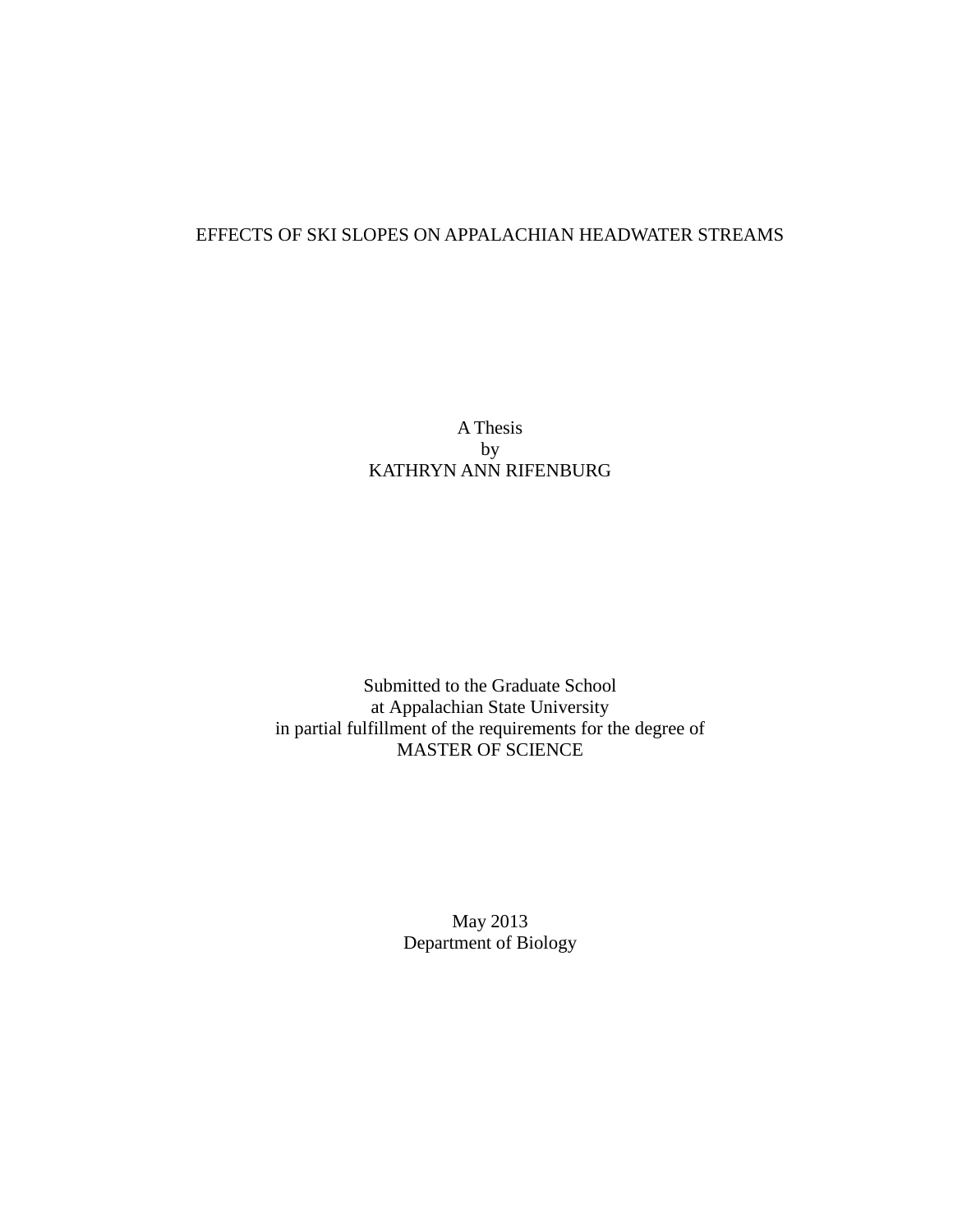## **EFFECTS OF SKI SLOPES ON APPALACHIAN HEADWATER STREAMS**

A Thesis by KATHRYN ANN RIFENBURG May 2013

APPROVED BY:

Michael M. Gangloff Chairperson, Thesis Committee

Christopher A. Badurek Member, Thesis Committee

Michael D. Madritch Member, Thesis Committee

Sue L. Edwards Chairperson, Department of Biology

Edelma D. Huntley Dean, Research and Graduate Studies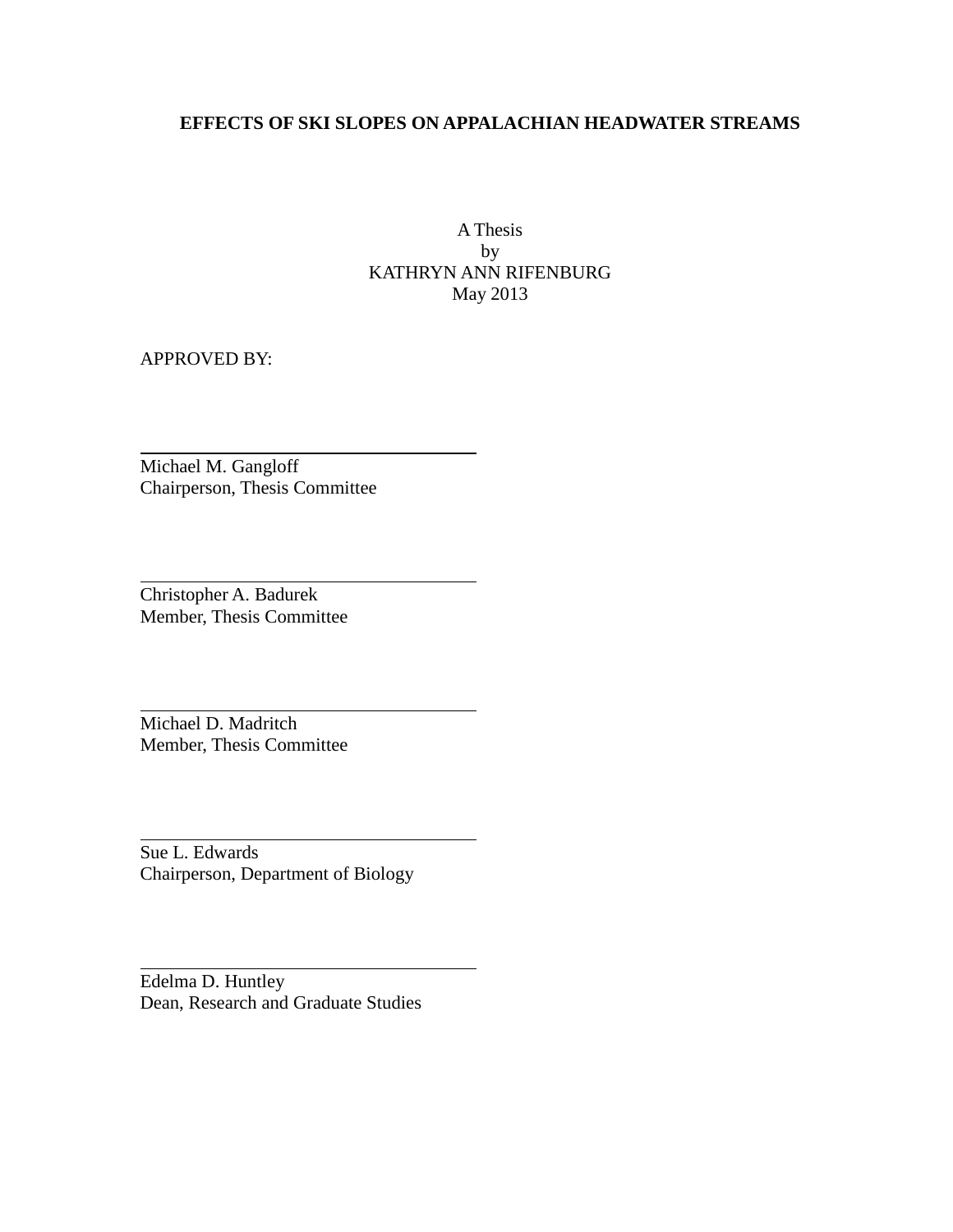Copyright by Kathryn Ann Rifenburg 2013 All Rights Reserved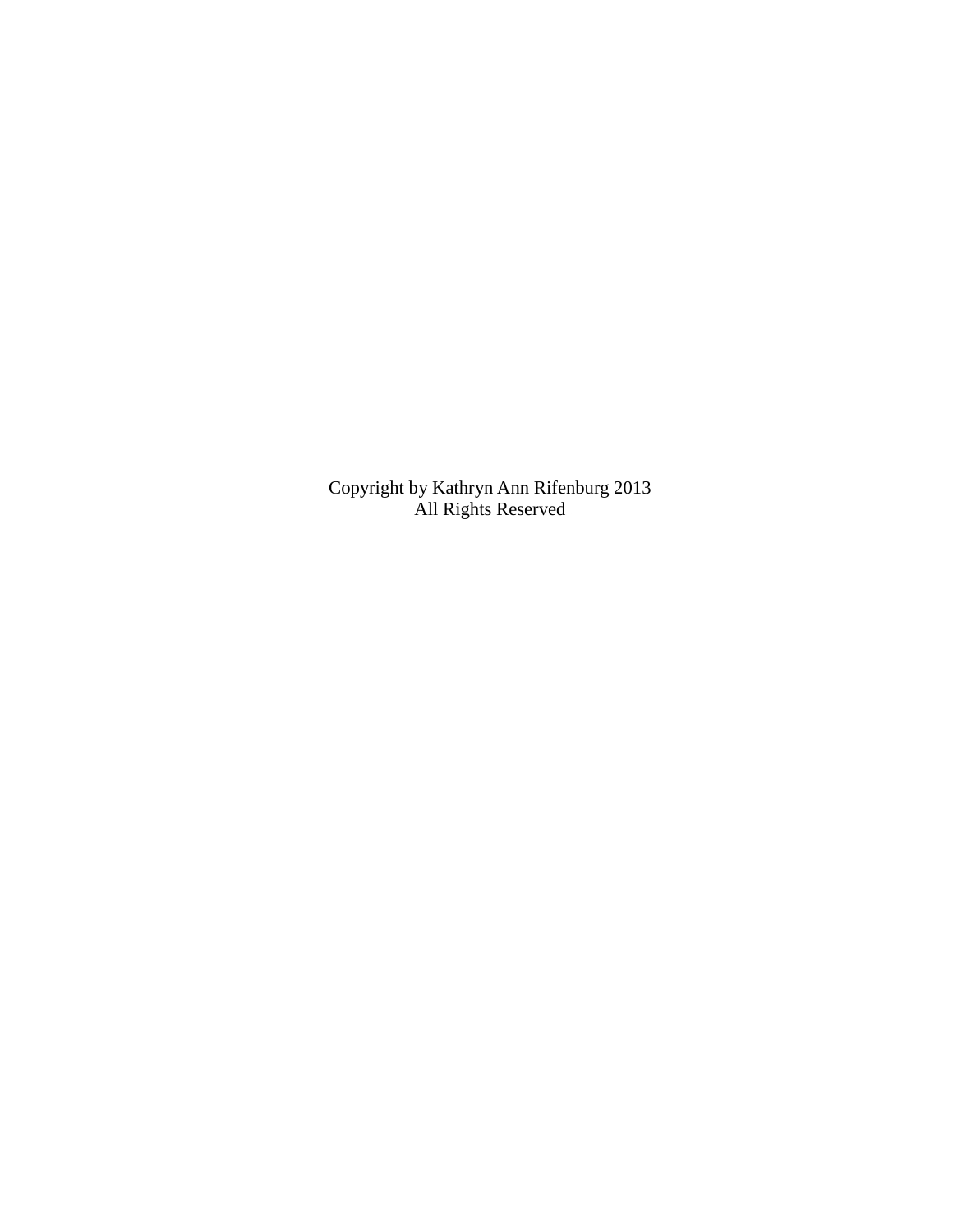#### Abstract

#### EFFECTS OF SKI SLOPES ON APPALACHIAN HEADWATER STREAMS

Kathryn A. Rifenburg B.S., Appalachian State University M.S., Appalachian State University

Chairperson: Michael M. Gangloff

Mountain ecosystems are increasingly stressed by human activities and global climate change. Ski resorts and other winter recreation areas (WRAs) are popular in temperate montane regions including the Southern Appalachian Mountains in southeastern North America. Large-scale land clearing and water extraction associated with WRAs may alter stream physicochemical attributes, biota and ultimately function. I examined impacts of four WRAs on physicochemical parameters and invertebrates in eight streams in the mountains of western North Carolina. I measured physicochemical parameters monthly, sampled invertebrates seasonally in 2011 and 2012 and measured fall and spring nutrient concentrations. Streams draining WRA-impacted catchments exhibited significantly elevated specific conductance and  $NO<sub>3</sub><sup>-</sup>$  relative to control streams during spring sampling. Invertebrate data revealed lower total densities at all but one of the impacted streams ( $F =$ 42.6,  $p = 0.03$ ) and higher total diversity at control streams (F = 5.1,  $p = 0.03$ ). EPT metrics varied considerably among streams and treatment. Total density and EPT richness were negatively correlated with several water chemistry and substrate parameters, whereas EPT H' and total richness were positively correlated with open riparian land use. Water chemistry and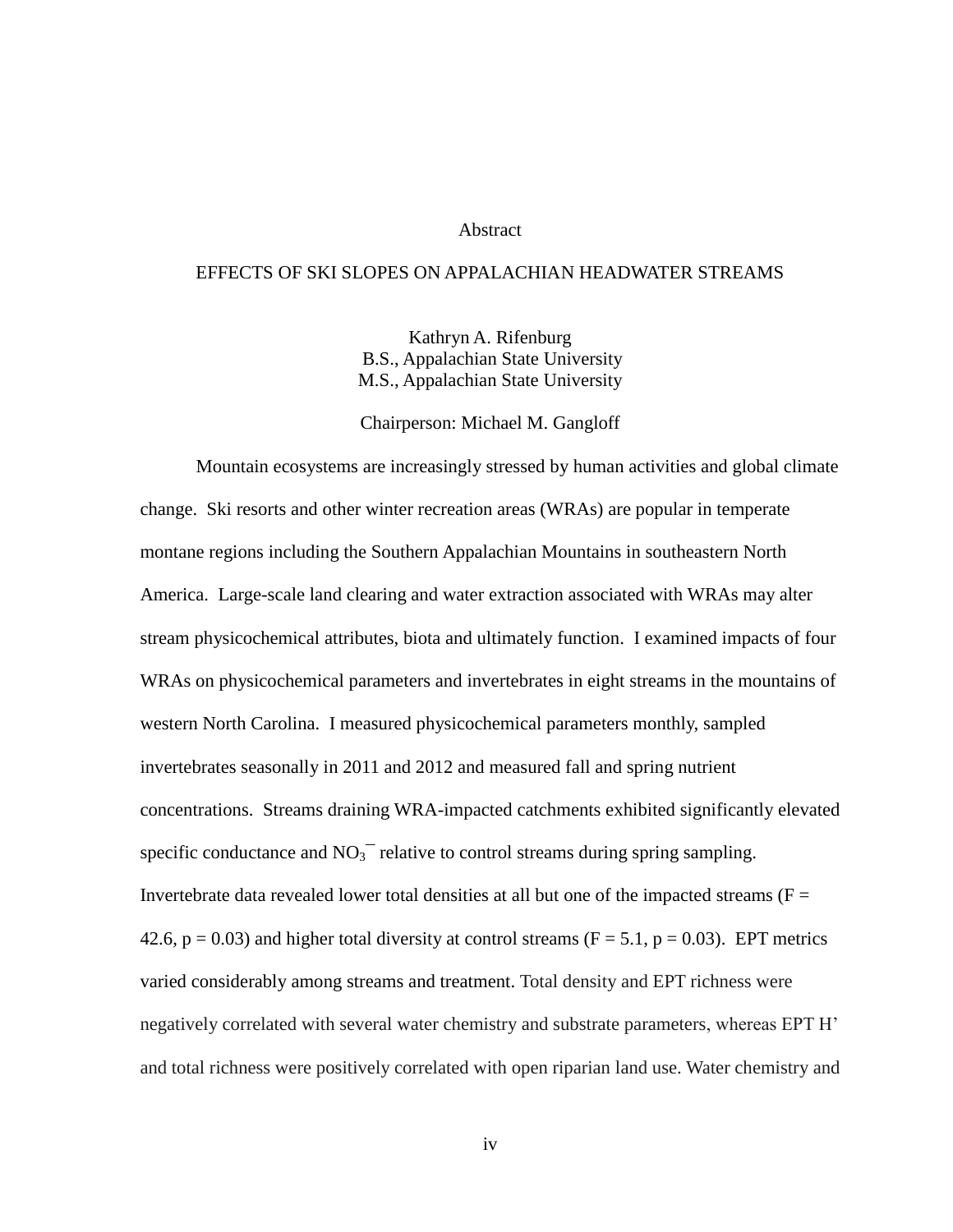habitat parameters exhibited more consistent responses to WRAs than did invertebrates. Counter-intuitive increases in some invertebrate metrics suggest that headwater stream responses to land use changes may be buffered by adjoining forested reaches or catchments and that responses to habitat and water chemistry alteration may be highly taxon-specific. The results of my study indicate that altered land use associated with WRAs may alter headwater stream communities and possibly ecosystem function through land use changes.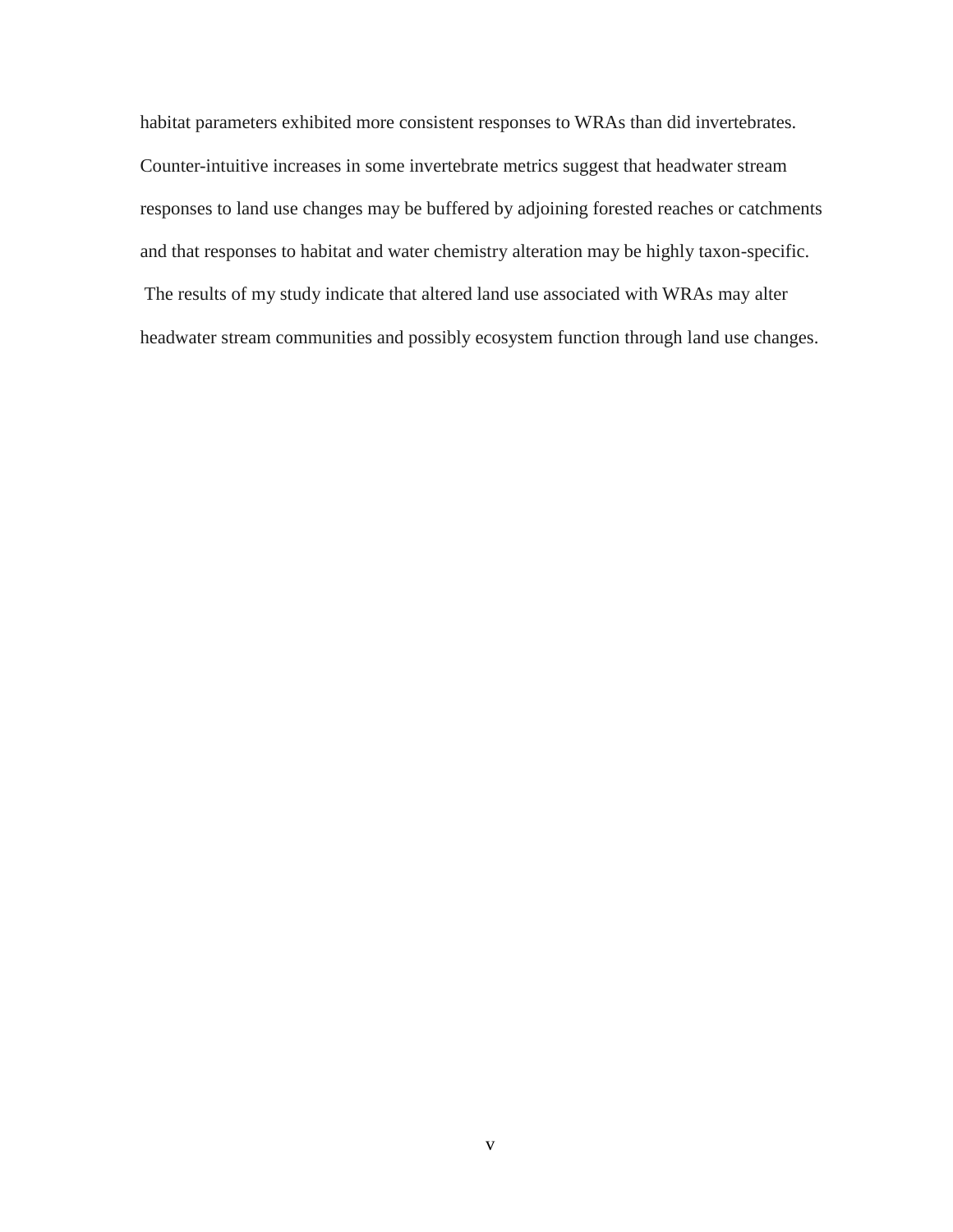#### Acknowledgements

This study was supported by the Appalachian State University (ASU) Office of Student Research. I would like to thank the following people for assisting with my research: my committee, Dr. Michael Gangloff, Dr. Christopher Badurek, and Dr. Michael Madritch, for guidance and critical input in the writing of this thesis. I would also like to thank the ASU Aquatic Conservation Research and Avian Behavioral and Evolutionary Ecology labs for assistance with fieldwork and suggestions for improving my project throughout the years. Thank you to Michael Perkins, Erin Abernethy, Alex Bentz, and Desiree Moffitt for the endless moral support, statistic help and making graduate school fun. Finally, thank you to Jacob Clark, Ben Forrest, Dave Hamilton, Byron Hamstead, Jordan Holcomb, Ryan Thoni and Jackie Wagner for invaluable assistance and hard work in the field.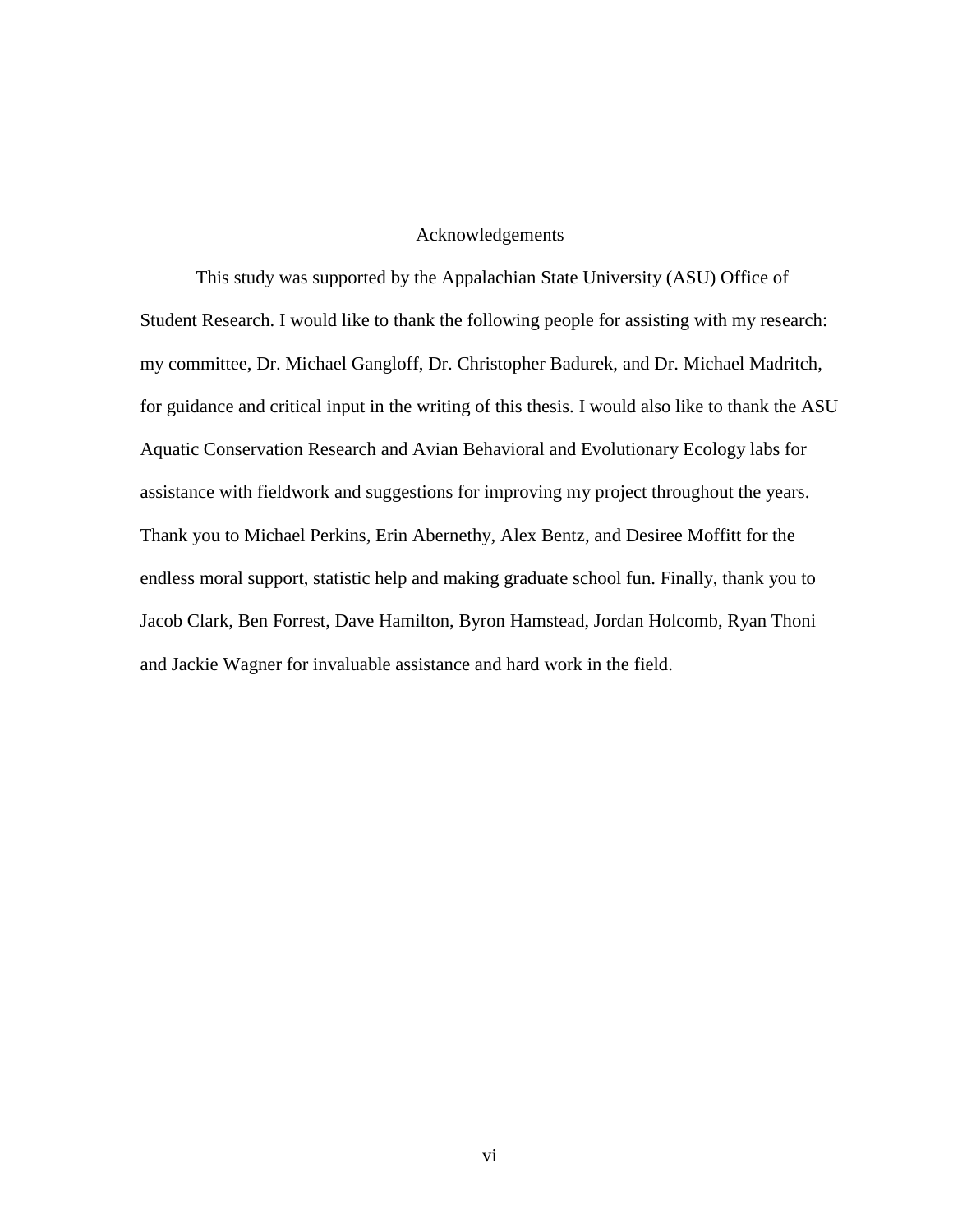# Table of Contents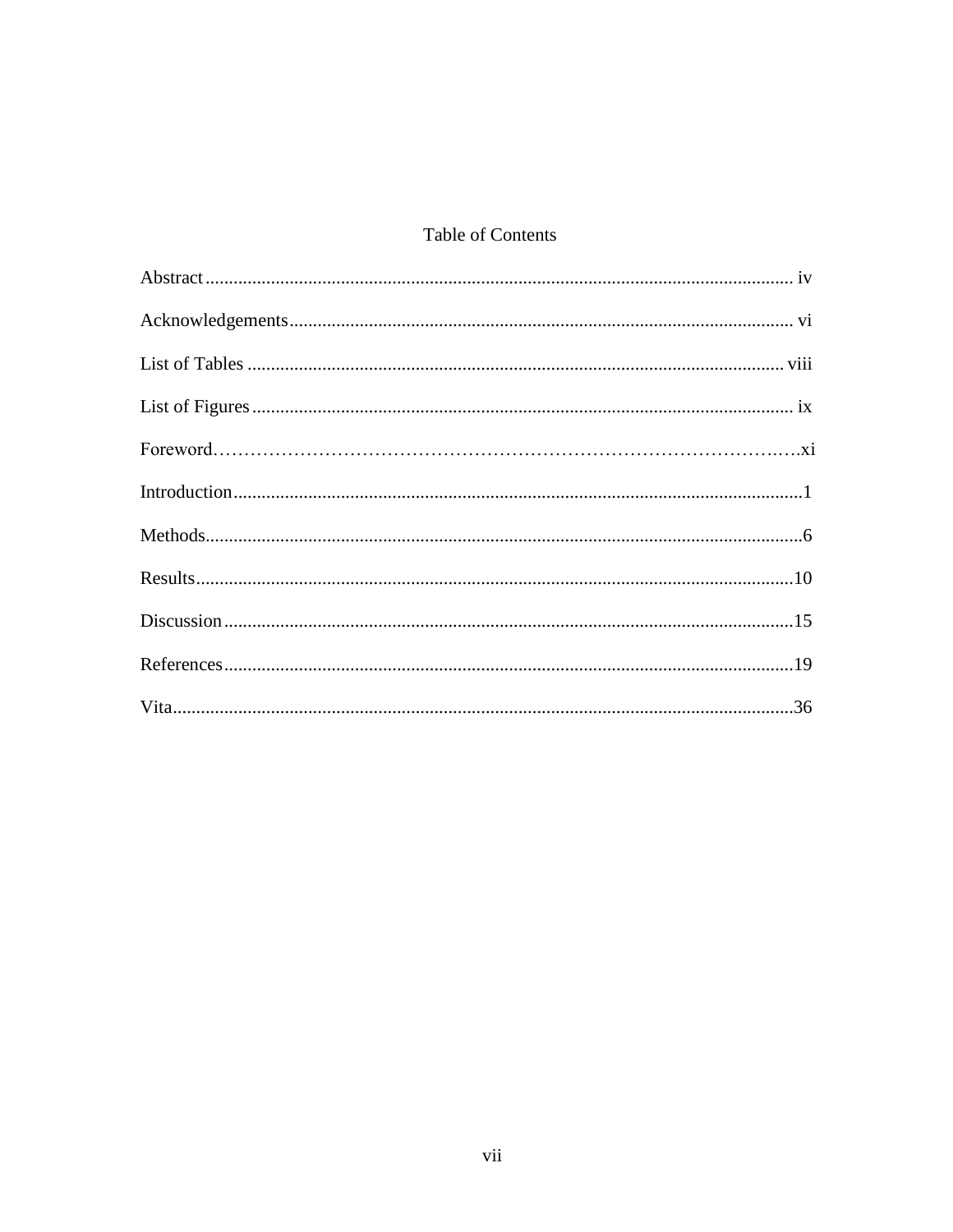### List of Tables

**Table 1**. Percentage of riparian developed, forested and open land use at Appalachian Ski Mountain, Beech, Hawksnest and Sugar control and impacted streams………………….…26 **Table 2.** Mean water chemistry at Appalachian Ski Mountain, Beech, Hawksnest and Sugar control and impacted sites.  $SC = specific$  conductivity and  $RC =$  relative conductivity.......27 **Table 3.** Factor loading scores, total and cumulative percent variance explained by Principle Components with Eigenvalues >1.0, and contribution of habitat parameters to PCs. Habitat parameter abbreviations are as follows: DO  $(\%) = \%$  DO saturation, SC = specific conductivity, (corrected to 25**°**C), RC = relative conductivity, meansub = mean size of measured substrate particles………………………………………………………..……….32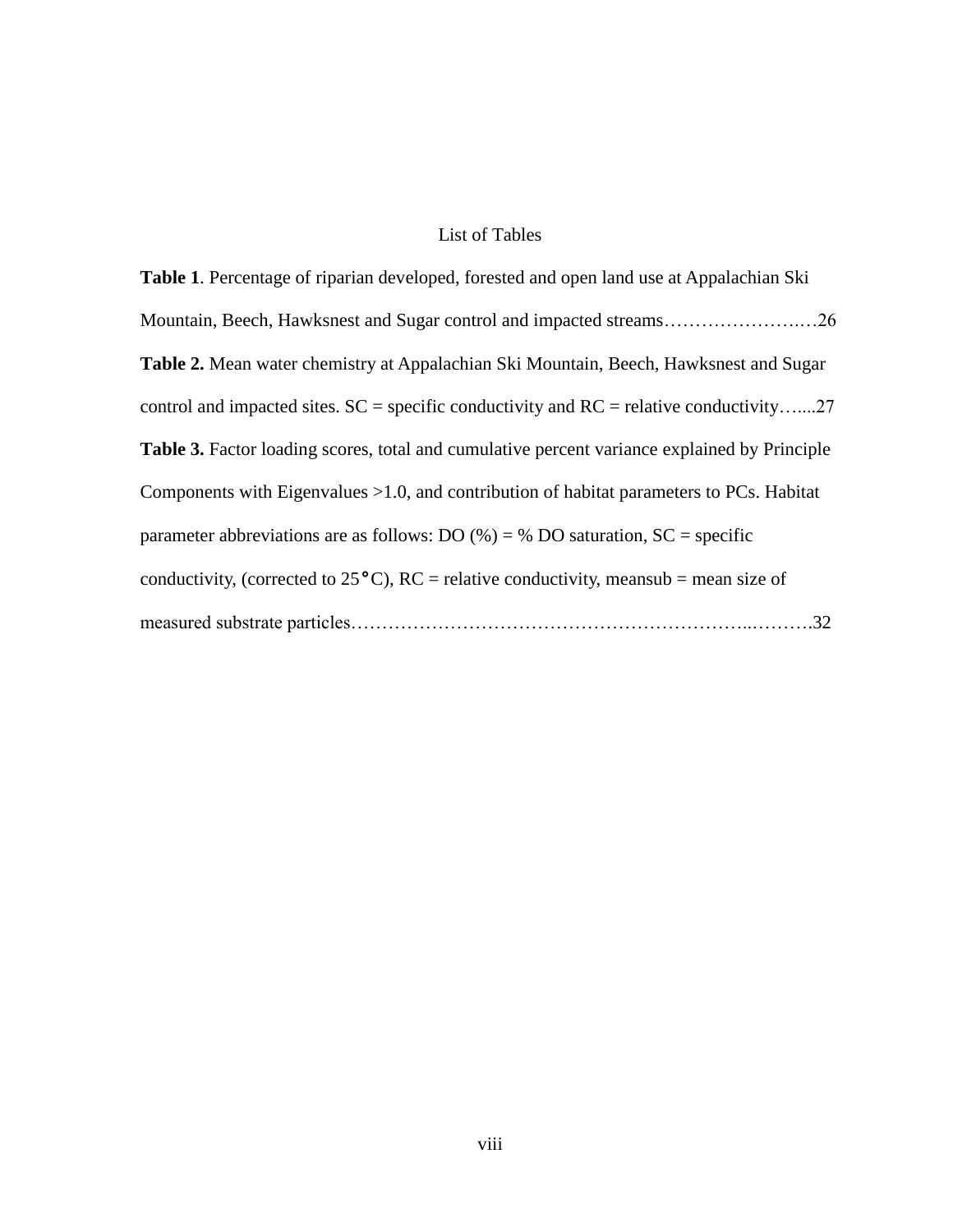# List of Figures

| Figure 1. Control and impacted sites in Watauga and Avery County, North Carolina. Blue                          |
|-----------------------------------------------------------------------------------------------------------------|
| lines indicate streams, black lines delineate watersheds and blue shaded are populous                           |
|                                                                                                                 |
| Figure 2. Mean conductivity at Appalachian SM, Beech, Sugar and Hawksnest control                               |
| (white) and impacted (black) streams. Sites with different letters above the bars indicate                      |
| significant differences between control and impacted streams (ANOVA, $p > 0.05$ )26                             |
| Figure 3. Fall NO3 <sup>-</sup> concentrations at Appalachian SM, Beech, Sugar and Hawksnest                    |
| control (white) and impacted (black) streams. Sites with different letters above the bars                       |
| indicate significant differences between control and impacted streams (ANOVA, $p$ >                             |
|                                                                                                                 |
| <b>Figure 4.</b> Total invertebrate assemblage diversity $(H', A)$ , density $(\#/m^2, B)$ , and richness $(C)$ |
| from streams at Appalachian SM, Beech, Sugar and Hawksnest. Sites with different letters                        |
| above the bars indicate significant differences between control and impacted streams                            |
|                                                                                                                 |
| Figure 5. Mean Epheremoptera, Plecoptera and Trichoptera (EPT) diversity (H', A), density                       |
| $(\frac{\#}{m^2}, B)$ , and richness (C) at Appalachian SM, Beech, Sugar and Hawksnest control (white)          |
| and impacted (black) streams. Sites with different letters above the bars indicate significant                  |
| differences between control and impacted streams $(ANOVA, p > 0.05)$ 31                                         |
| Figure 6. Specific conductivity positively correlated with developed land use in a 100 m                        |
|                                                                                                                 |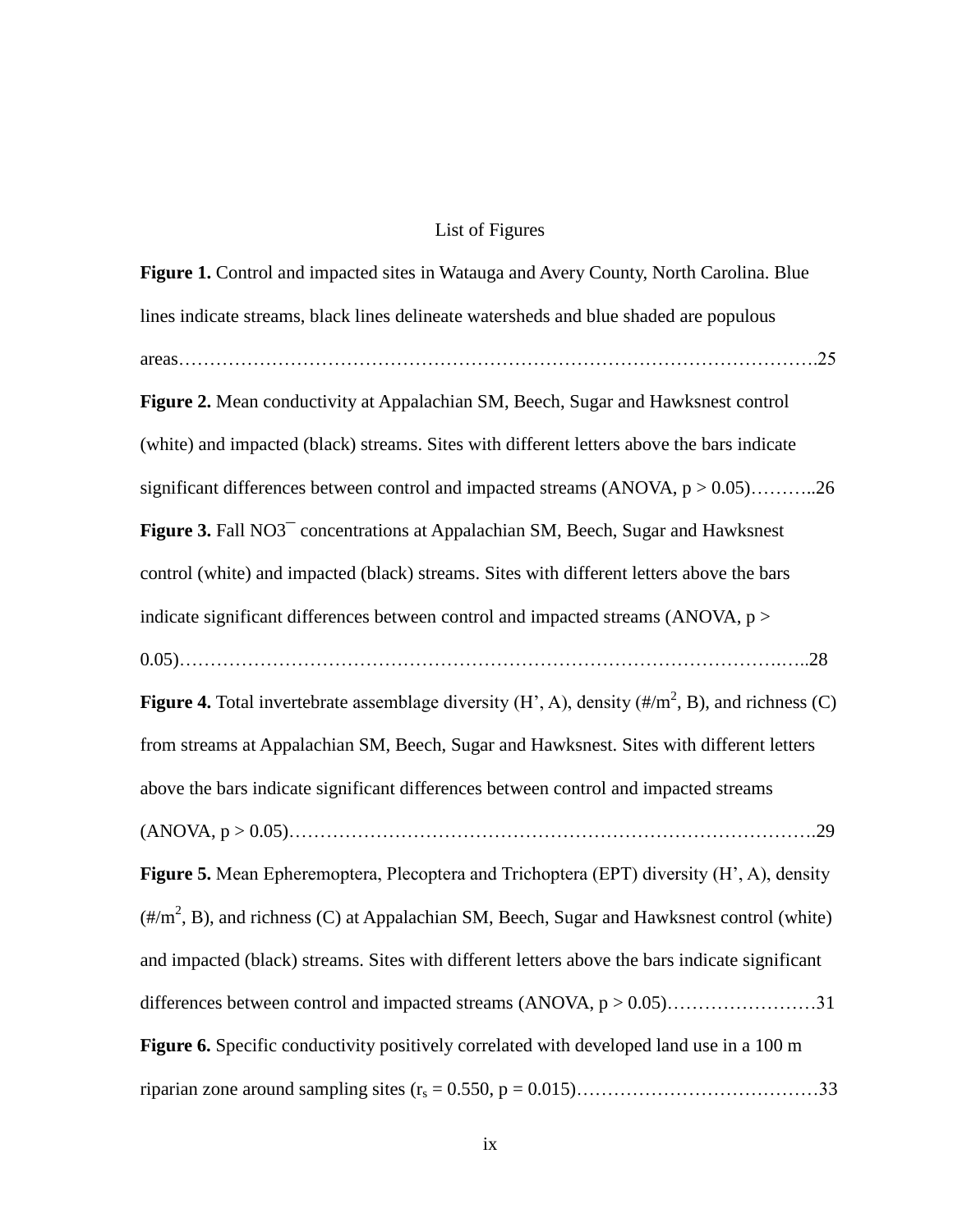| <b>Figure 7.</b> PC <sub>3</sub> (temperature, percent bedrock substrate and mean particle size) positively |
|-------------------------------------------------------------------------------------------------------------|
| correlated with open land use in a 100 m riparian zone around sampling sites ( $r_s = 0.444$ , p =          |
|                                                                                                             |
| Figure 8. Total richness positively correlated with open land use in a 100 m riparian zone                  |
|                                                                                                             |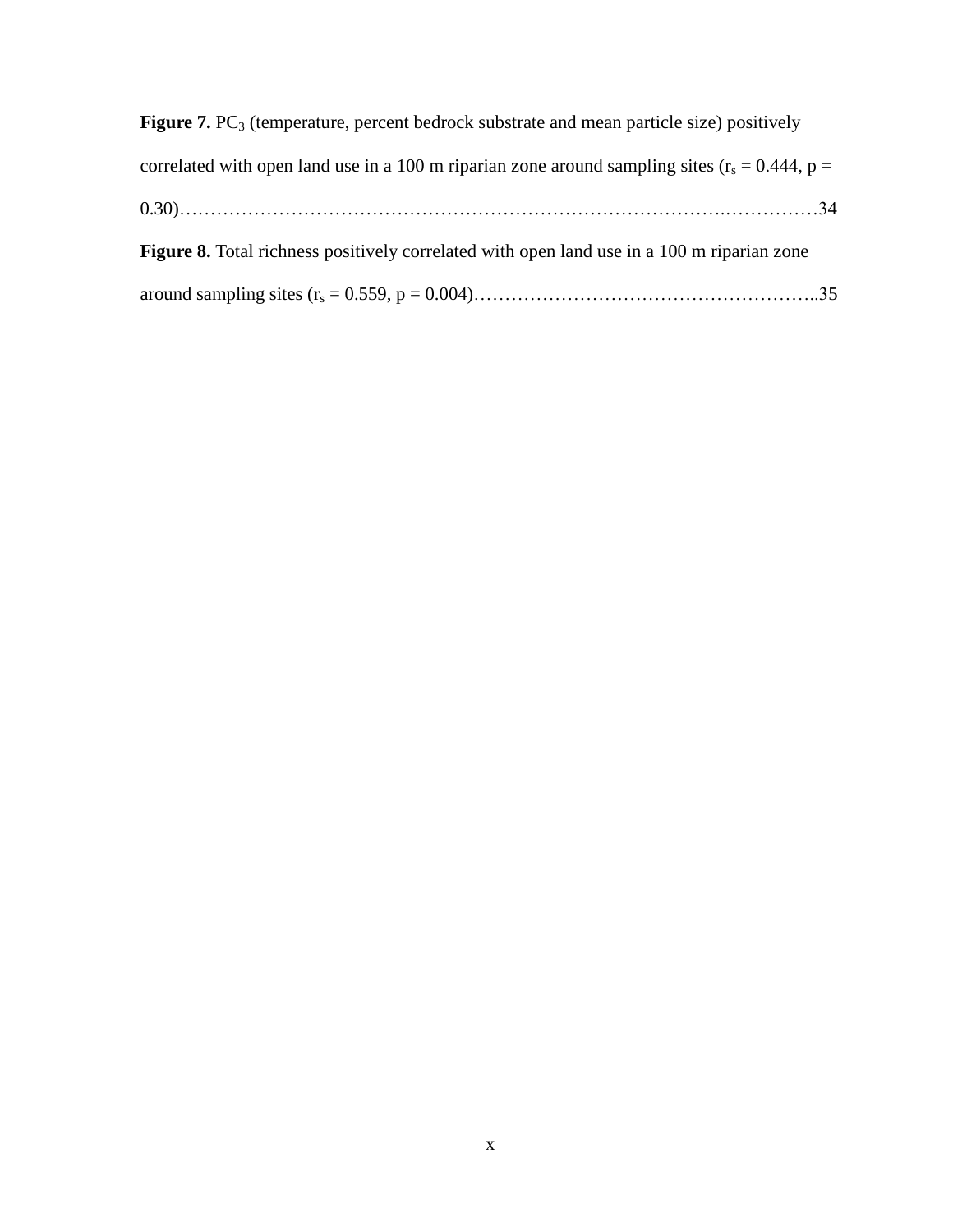## Foreword

This thesis is formatted with the journal "Freshwater Science". Throughout my research I gained a broader understanding on the difficulties associated with developing recreational areas to maximize profits while minimizing environmental impacts. I hope this research provides valuable insight into conserving our freshwater ecosystems.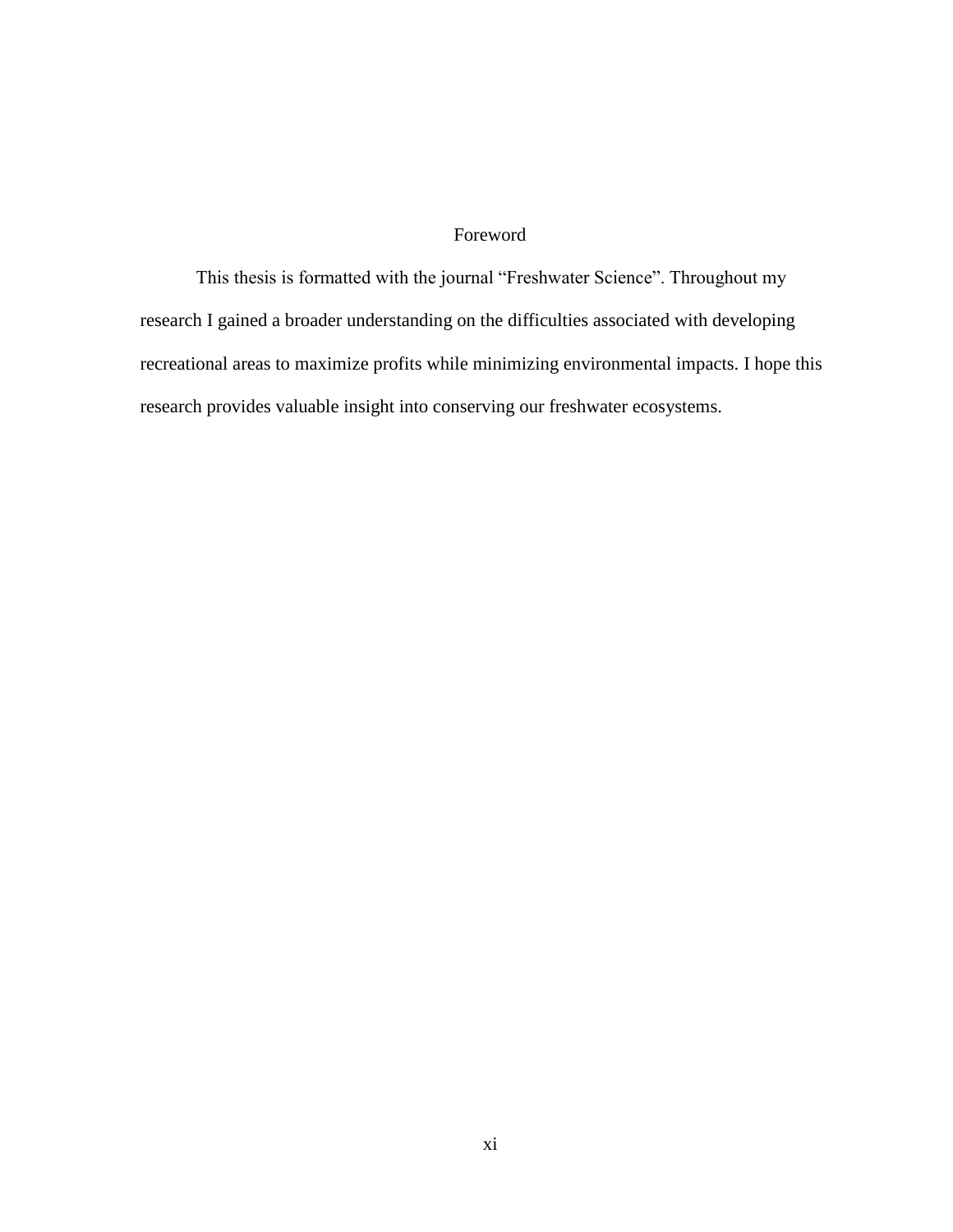#### Introduction

Winter recreation areas (WRAs) are a growing industry and important to the economy of mountain communities around the world. However, climate change is increasingly altering annual snowfall and accumulation patterns, resulting in the need for increased mitigation such as artificial snow production. There is growing concern over the environmental impacts of WRAs like ski resorts (Rixen 2002, Rixen et al. 2003, Wemple et al. 2007). To date, few studies have empirically assessed ecological effects of WRAs on montane headwater ecosystems. Headwater streams contain up to 80% of the world's liquid fresh water and supply a large portion of the world's population with water (Viviroli et al. 2003). The mountains of Western North Carolina concentrate and buffer water supplies and provide recreation for the growing human population in the southeastern U.S. A more comprehensive and quantitative understanding of how land use affects headwaters is critical to conserving the region's freshwater resources.

Natural snowfall at WRAs in western North Carolina ranges from 40 cm in the southern mountains (e.g., Sapphire Valley) to nearly 250 cm annually at the highest elevations in the northern mountains (e.g., Beech Mountain 1678 m, Perry et al. 2007). On average, natural snowfall does not adequately support WRA operation in the southeastern U.S. To compensate, resorts produce machine-made snow to increase base depth as well as to lengthen the ski season. In 2001, 90% of North American WRAs produced machine-made snow (Rixen 2002). Snow production allows some North Carolina WRAs to have additional snow base layers >250 cm. Machine-made snow is made by adding ice-nucleating agents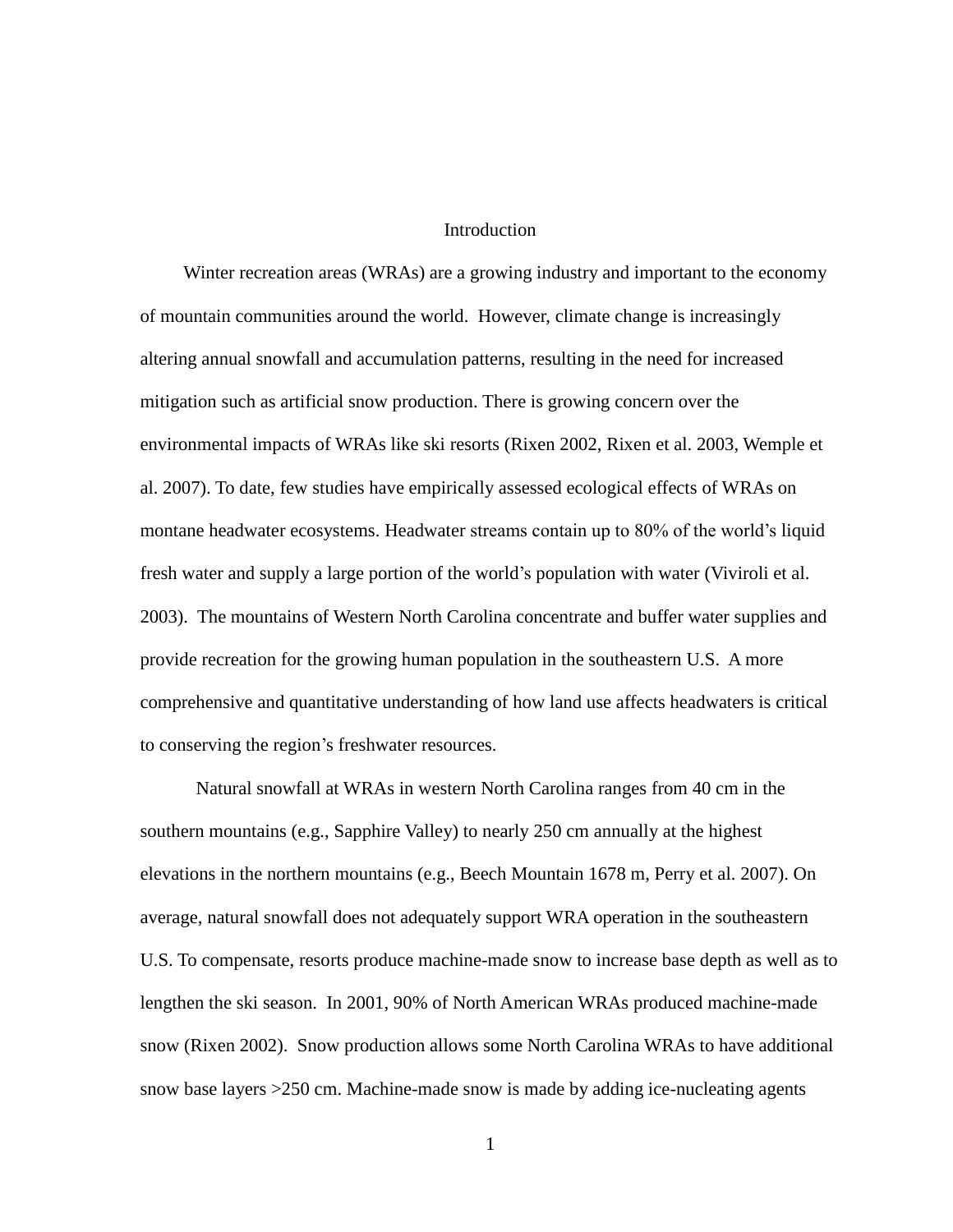(INAs) to water (usually pulled from retention ponds) to increase ice crystal formation rates. Natural snow formation requires air temperatures  $\langle -7 \degree C$ ; however, with INAs, snow can be produced at wet-bulb temperatures as high as  $-3$  °C (Rixen et al. 2003).

Environmental effects of machine-made snow are still relatively unknown, and the few prior studies focused primarily on terrestrial ecosystems. Rixen et al. (2003, 2004) demonstrated that snow augmentation, through snow production and grooming, may provide deeper snow cover, buffering against vegetation damage from snow grooming machines and soil frost. Under deep snow pack, soil temperatures remain similar to unplowed natural snow conditions; however, machine-made snow may postpone snowmelt for up to 4 weeks, which may delay plant development (Rixen 2002, Rixen et al. 2003, Keller et al. 2004, Rixen et al. 2008, David et al. 2009). Changes in vegetation communities surrounding streams can alter stream habitats, nutrient cycling, and energy inputs. Over longer periods of time, vegetation community structure is shifted towards woody, frost-tolerant species (Rixen et al. 2003, Wipf et al. 2005). During the off-season, resorts maintain slopes for golfing and mountain biking, which have been known to further exacerbate runoff problems.

Machine-made snow exhibits a different chemical composition from natural snow because it is pulled from streams or retention ponds. Studies have shown that machine-made snow has a higher pH, higher conductivity, and higher nitrate and ion concentrations, thus altering stream nutrient concentrations (Kammer 2002; Rixen et al. 2003; Wemple et al. 2007). WRAs alter stream catchments and ecosystems by increasing nutrient inputs from snow run-off and altering hydrologic cycles (Molles and Gosz 1980; Wemple et al. 2007). Such changes to stream nutrient concentrations may alter community structure, function, and productivity (Molles and Gosz 1980, Lemly 1982). These processes have the potential to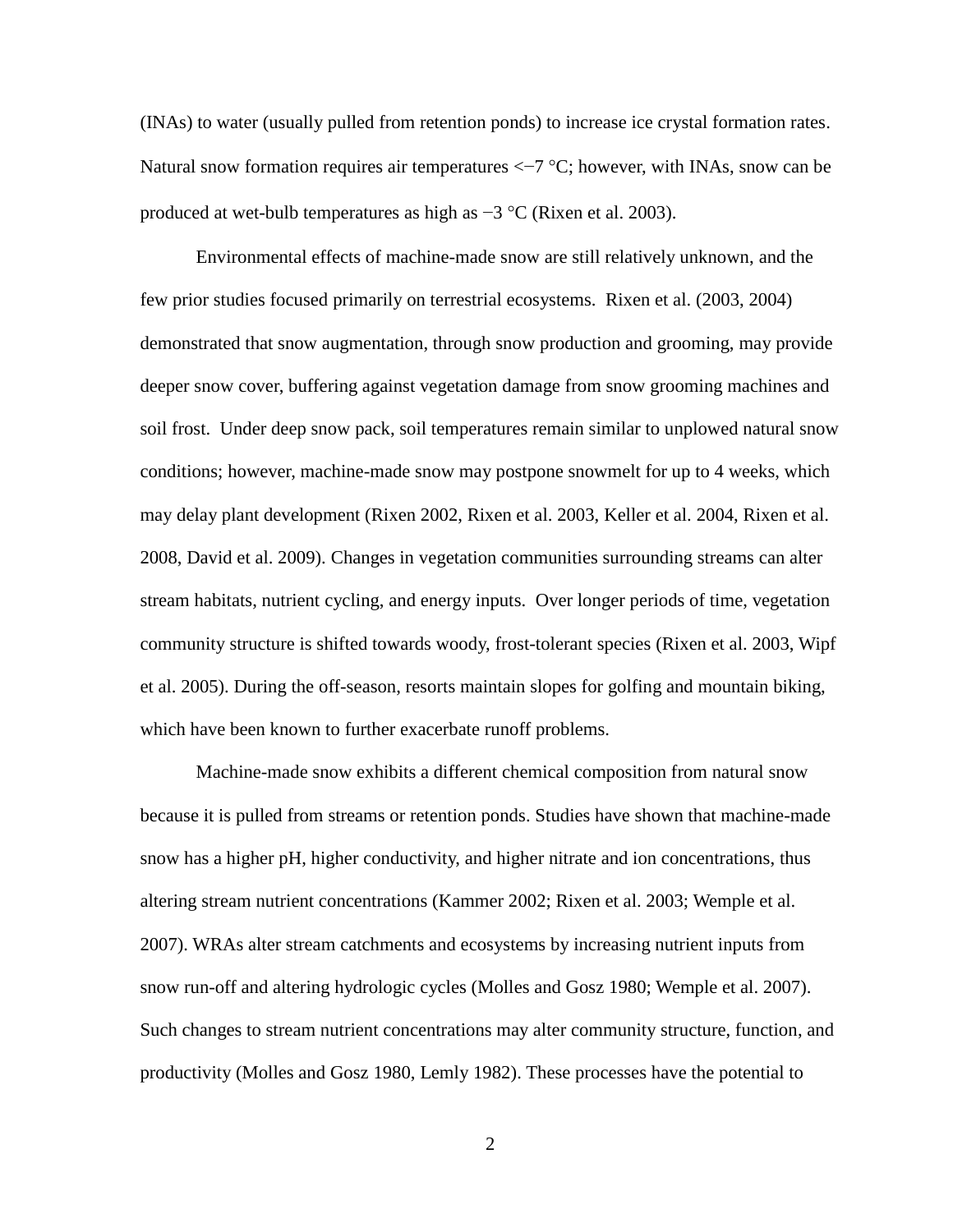directly and/or indirectly cause significant changes to stream permanence, geomorphology, water temperature and quality, and invertebrate assemblages (Molles and Gosz 1980, Wemple et al. 2007, David et al. 2009).

Machine-made snow requires  $0.7-2x$  (100-600 mm) the water input and yields two times the snow-water equivalent (SWE) of natural snow (Mosimann 1998, Rixen et al. 2004). Due to the increased water input and SWE values, snowmelt run-off has the potential to cause more severe and frequent flooding in streams adjoining WRAs. Even though up to 39% of water used for snowmaking is lost during the process or through sublimation (Eisel et al. 1988; Eisel et al. 1990), Stoecki and Rixen (2000) found snowmelt runoff doubled in streams adjoining WRAs. Wemple et al. (2007) also noted WRA-impacted streams had 36% higher runoff rates compared to control streams, even though snow making only accounts for 3-4% of annual precipitation.

Little is known about the impact of WRAs on streams, especially in the Eastern United States. Mountain streams are sensitive ecosystems; they have short growing seasons and unique nutrient cycles based on seasonal allochthonous input from deciduous riparian vegetation and detrital processing (Gomi et al. 2002, Shanley and Wemple 2002). Headwater streams also provide downstream habitats with important nutrients and organic matter subsidies (Vannote et al. 1980). WRAs alter stream catchments and ecosystems in numerous ways, including increased nutrient inputs from snow run-off and altered hydrological cycles, which have the potential to directly or indirectly cause significant changes to stream permanence, geomorphology, water temperature, water quality, and invertebrate communities (Molles and Gosz 1980, Wemple et al. 2007, David et al. 2009).

WRA-mediated stream modifications may have adverse effects on invertebrate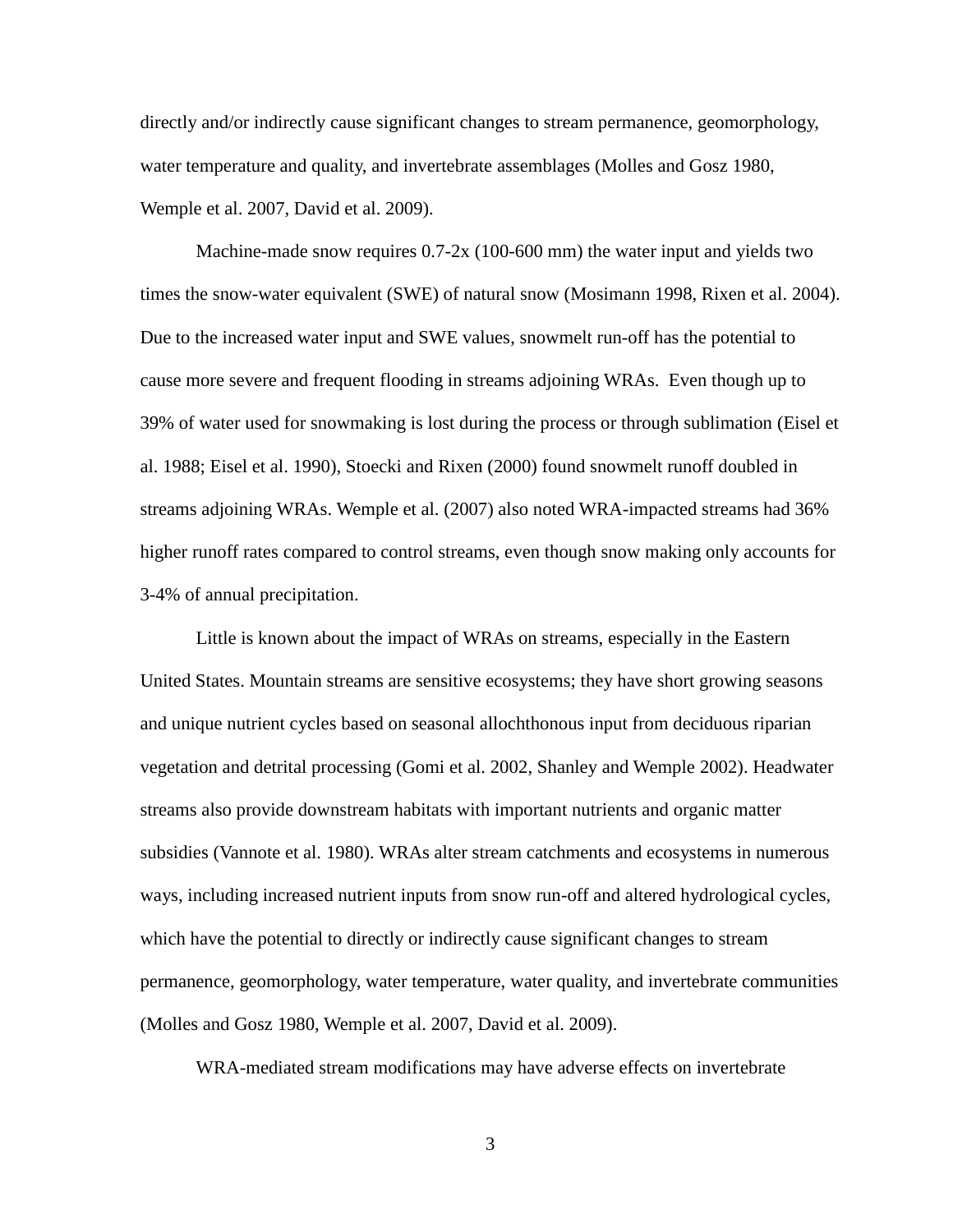production, which may include eliminating pollution intolerant taxa such as stoneflies and caddisflies, creating community shifts towards tolerant taxa. Aquatic invertebrates occupy a broad range of functional niches and are important to stream ecosystem processes including nutrient cycling, regulating primary production, and organic matter decomposition (Wallace and Webster 1996, Covich et al. 1999; Gage et al. 2004). Invertebrates are commonly used as ecosystem health indicators because of their abundance and wide range of pollution tolerance (Lenat et al. 1980; Muralidharan et al. 2010). Larvae of the insect orders Ephemereoptera, Trichopera and Plecoptera (known collectively as EPT taxa) are sensitive to environmental stressors and may served as indicators of stream impairment. Highlyimpacted streams tend to have invertebrate communities dominated by tolerant species (e.g., Diptera, Oligochaeta). Impaired invertebrate communities reduce stream function and energy flow to higher trophic levels resulting in bottom up trophic changes (Wallace and Webster 1996; Covich et al. 1999; O'Driscoll et al. 2010).

Invertebrate communities in streams adjoining WRAs are likely to be affected by stressors similar to those experienced by urban streams, albeit at much smaller scales. Land use plays an important role in stream communities by regulating hydrology, channel geomorphology, and nutrient dynamics and is a leading cause of aquatic invertebrate species loss (Rader and Belish 1999, Olsen and Townsend 2005, Roy et al. 2007, Walsh et al. 2005, O'Driscoll et al. 2010). WRA-impacted streams are likely to experience both excessive flooding during spring snowmelt and exacerbated drought conditions during warm or dry winters, through snowmaking, as often seen in urban streams (Rixen et al. 2003, O'Driscoll et al. 2010). WRAs may also increase erosion and decrease stream bank stability through the flattening of terrain (Ries 1996; David et al. 2009). Sediment loads have been shown to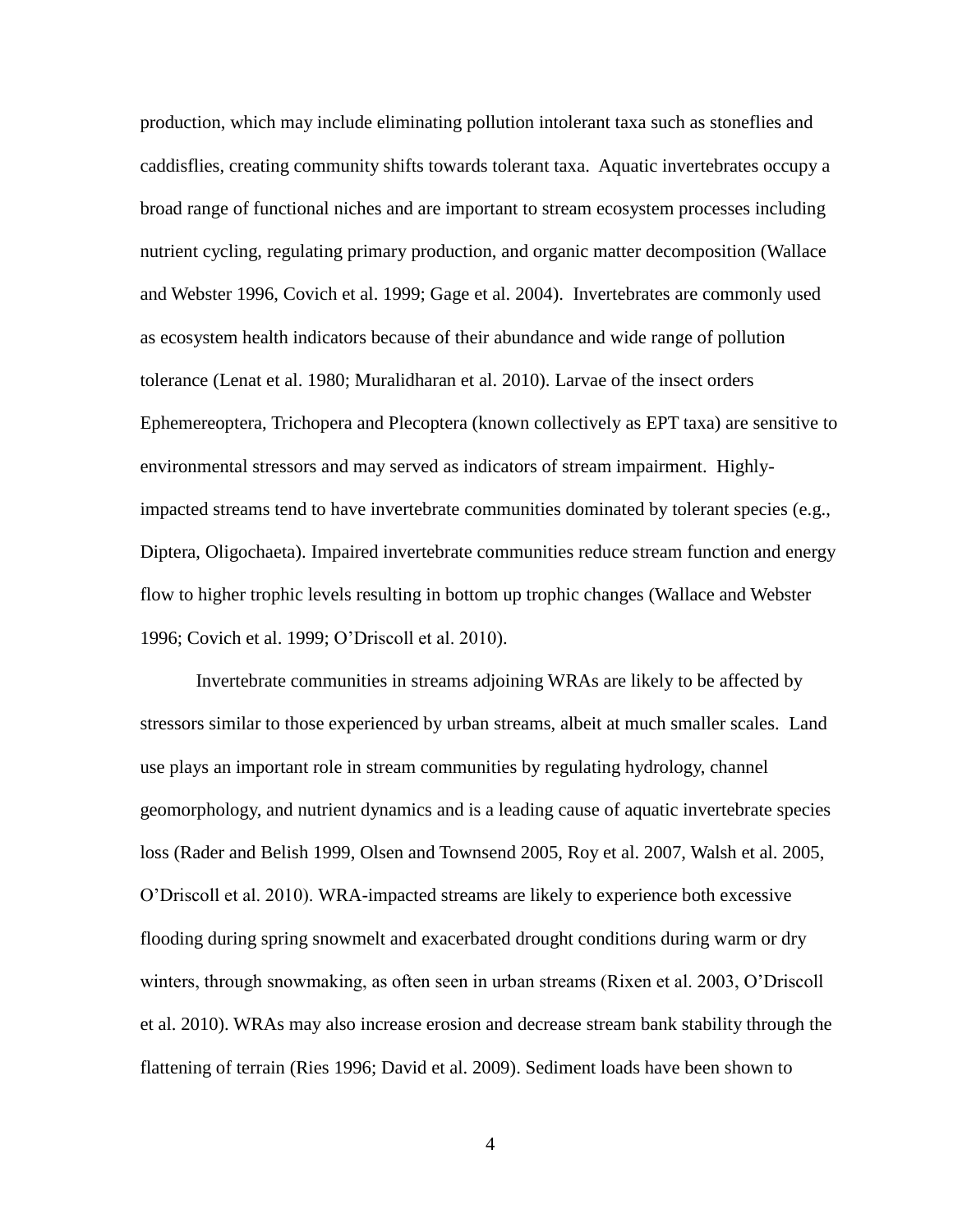increase downstream from WRAs (Molles and Gosz 1980, Wemple et al. 2007; David et al. 2009). Sediments may retain pollutants and nutrients and facilitate their transport during snowmelt and disturbance events such as flooding. Increased sediment transport may fill interstitial spaces and reducing benthic invertebrate habitat availability, respiration and ultimately abundance and richness (Waters 1995, Gage et al. 2004, Wemple et al. 2007, David et al. 2009). In one of the few published studies of WRA effects on stream ecosystems, Molles and Gosz (1980) found that invertebrate abundance and biomass were reduced downstream from WRAs, a phenomenon they attributed to increased sedimentation. Despite the ecological importance of headwater stream ecosystems, the increasing popularity of WRAs, and the unknown consequences of climate change, no known studies have assessed their impacts in the southeastern U.S. This study examines effects of four WRAs on western NC headwater streams with the following two objectives: 1) Assess differences in physical habitat, riparian land use, and water chemistry among draining from WRA-affect (impacted) and nearby forested (control) watersheds and 2) Assess differences in invertebrate assemblages among streams draining from WRA-affected (impacted) and nearby forested (control) watersheds.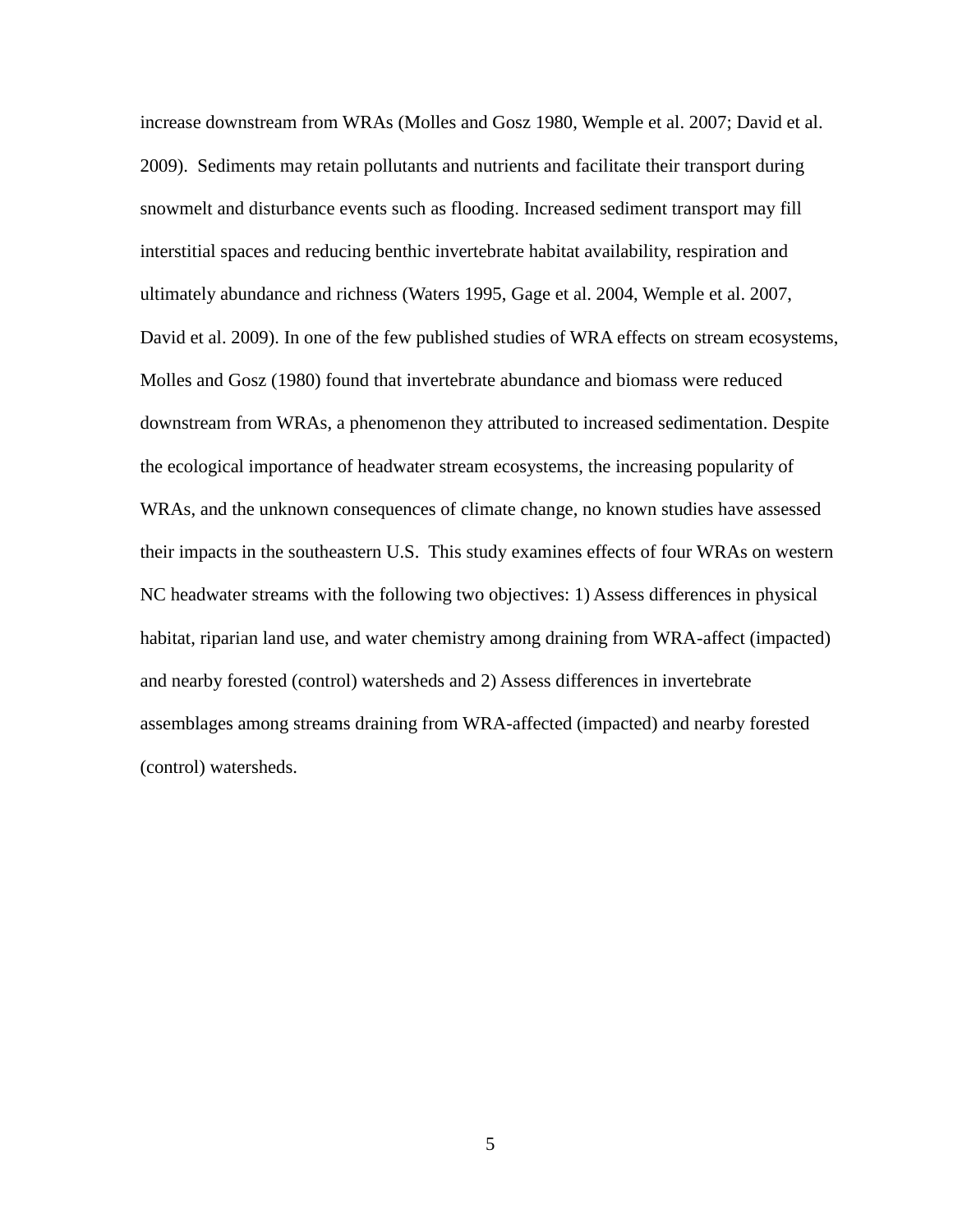#### **Methods**

#### *Study sites*

My study focused on streams affected by four WRAs near Boone, NC: (1) Sugar Mountain (Banner Elk, Avery County, NC), (2) Beech Mountain (Beech Mountain, Watauga/Avery counties, NC), (3) Hawksnest Resort (Seven Devils, Watauga County, NC), and (4) Appalachian Ski Mountain (Blowing Rock, Watauga County NC; Fig. 1). All four WRAs have the capacity to cover 100% of their slopes with machine-made snow. Hawksnest Resort (HWK) was converted from a ski slope into a tubing hill in 2008 but still produces machine-made snow regularly. Appalachian Ski Mountain (ASM) upgraded snow blowing machines in 2008 and now has the highest snow-making capacity in the southeastern U.S. In an average season, ASM spends up to 600 hours blowing snow and can pull over 22.7 million liters of water a day from a retention pond at the base of the mountain (Appalachian Ski Mountain 2011). Beech Mountain (BCH) is the highest elevation resort (1678 m), and Sugar Mountain (SGR) has the largest skiable area in North Carolina (46.5 hectares; Sugar Mountain 2011).

At each WRA, I identified one ski slope-impacted stream and one control stream. Streams were  $1<sup>st</sup>$  order and were selected based on their proximity to the ski slopes and accessibility. Control streams were as similar, based on field evaluations, in terms of riparian cover, substrate, gradient, etc., to impacted streams as possible but were not affected by WRA management practices. SGR streams drain into the Upper Elk River, BCH and HWK into the Watauga River, and ASM streams flow into the South Fork of the New River. Stream habitat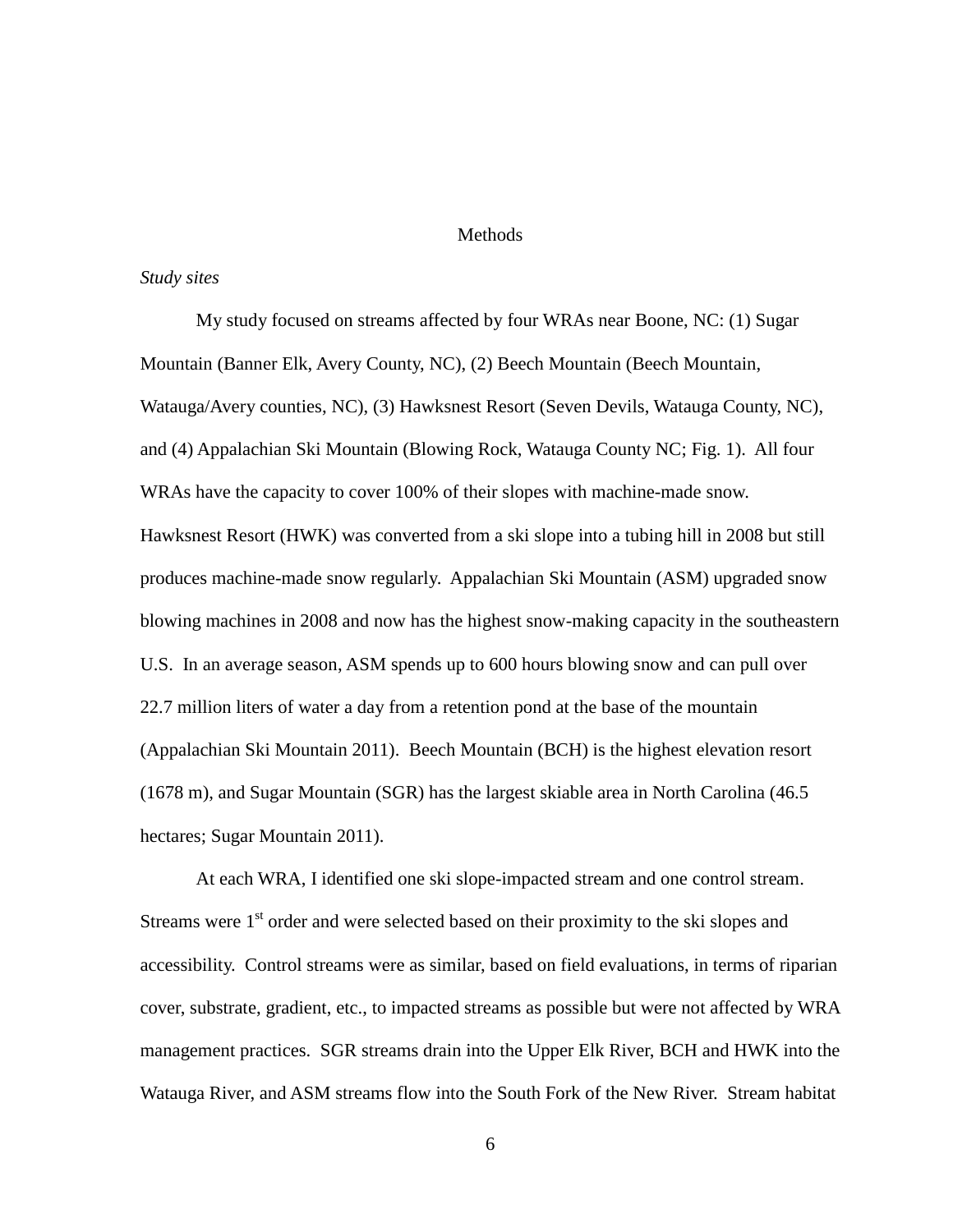quality was qualitatively assessed using the EPA Rapid Bioassessment Protocols for streams and wadeable rivers (Environmental Protection Agency 2010).

#### *Land Use Analysis*

I obtained GPS data points for each site using a Garmin GPSmap76Cx handheld unit and mapped them using ArcGIS (Version 10, ESRI Inc., 2012). NLCD 2006 land use data were obtained from the Multi-Resolution Land Characteristics Consortium website (Fry et al. 2011). I used 11 land use categories for analysis: developed open space, developed low intensity, developed medium intensity, developed high intensity, barren, deciduous forest, evergreen forest, mixed forest, shrub/scrub, grassland/herbaceous, and pasture/hay. Watersheds for each sampling point were delineated using the AGREE method in ArcHydro tools using a 10-m National Elevation Dataset DEM (Gesch et al. 2002; Gesch 2007). Streams within the study watersheds were buffered (100 m) in ArcMap and used to extract land-cover data. I calculated the percentage of watershed sub-basin and riparian land use (100 m) associated with classifications for each stream's catchment.

#### *Physical Habitat*

I measured depth (nearest mm) and flow (Marsh-McBurney Flo-Mate Model 2000) in the center of each Surber sample point prior to invertebrate sampling. I categorized substrates within each riffle by measuring 30 random particles along three transects spaced 1 m apart ( $n = 90$  particles per riffle) once during the year. I measured the maximum diameter of each lithic particle and categorized organic or unmeasurable particles (i.e., sand, silt, bedrock, wood, clay, and organic matter).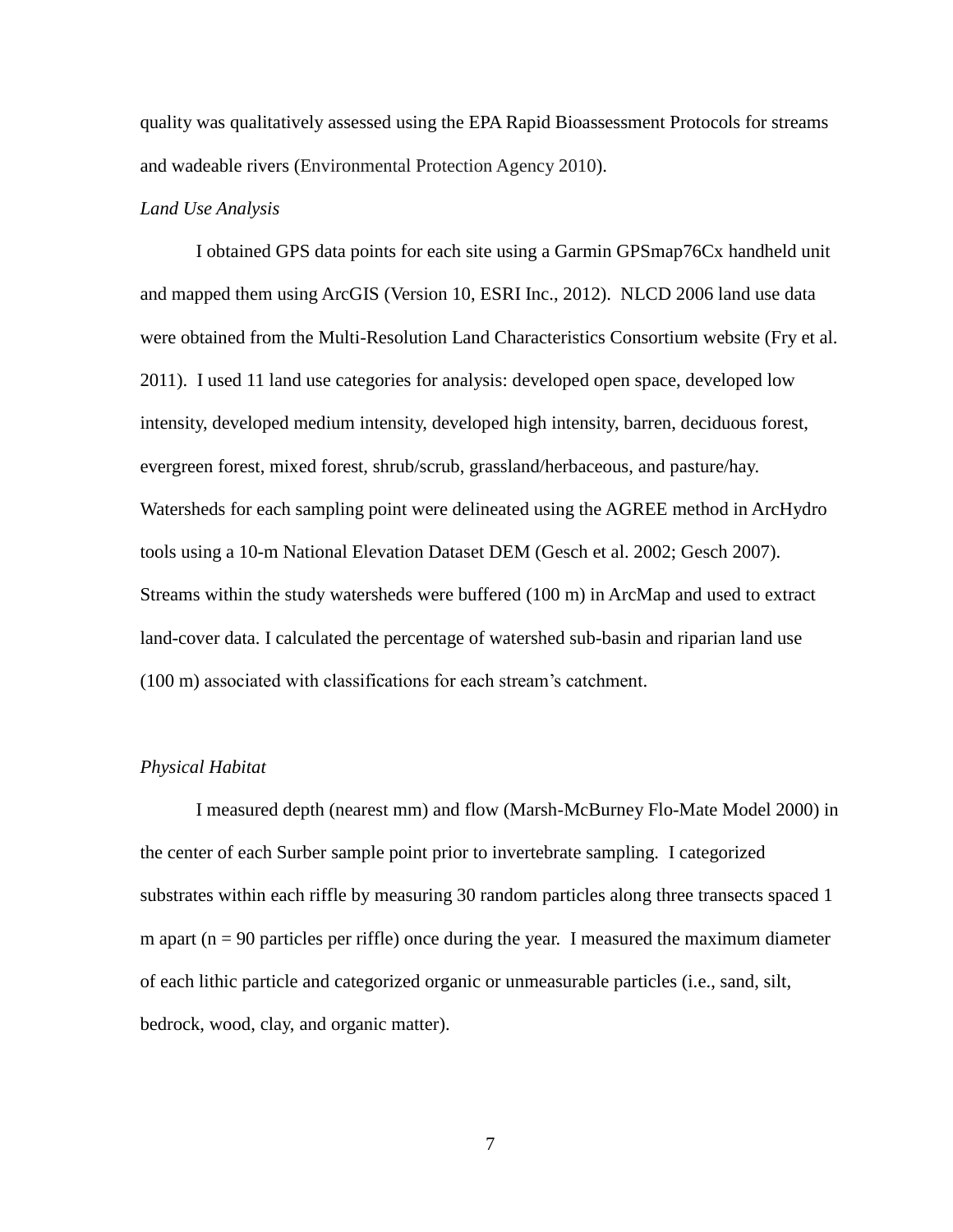#### *Water Quality*

At each site I measured dissolved oxygen (DO), pH, conductivity, and percent saturation monthly using a YSI model 63 (pH-conductivity) and YSI model 55 (DO) meters. Temperature loggers placed at each sampling site recorded temperatures at four hour intervals for one year. Nutrient ( $NO_3^-$  and  $NH_4^+$ ) concentrations were measured twice during the study, once in the fall before snow production occurred and once in the spring during spring runoff. Nitrate determinations were made by reducing nitrate to nitrite with vanadium (III) choride followed by subsequent colorimetric nitrite analysis with Griess' reagent (Doane and Horwath 2003). Ammonium concentrations were determined via the indophenol blue method modified by Mulvaney (1996) with sodium dichloroisocyanurate as a hypochlorite source and ammonium chloride standard solutions.

#### *Invertebrate Sampling*

Invertebrates were sampled from three riffle habitats (spaced 100 m apart) with two 0.09 m<sup>2</sup> Surber samples per riffle in each stream. Surber samples (n = 6) were pooled, preserved in 70% ethanol, and keyed to family or genus (EPT taxa) in the Appalachian State University Aquatic Conservation Research Lab. I assessed differences in invertebrate abundance, diversity, and community composition between control and reference streams. I computed total richness, density  $(m^2)^{-1}$ , Shannon diversity (total H'), EPT richness, EPT density, and Shannon diversity (EPT H') for all samples. Sampling was conducted seasonally during March, July, and September 2011.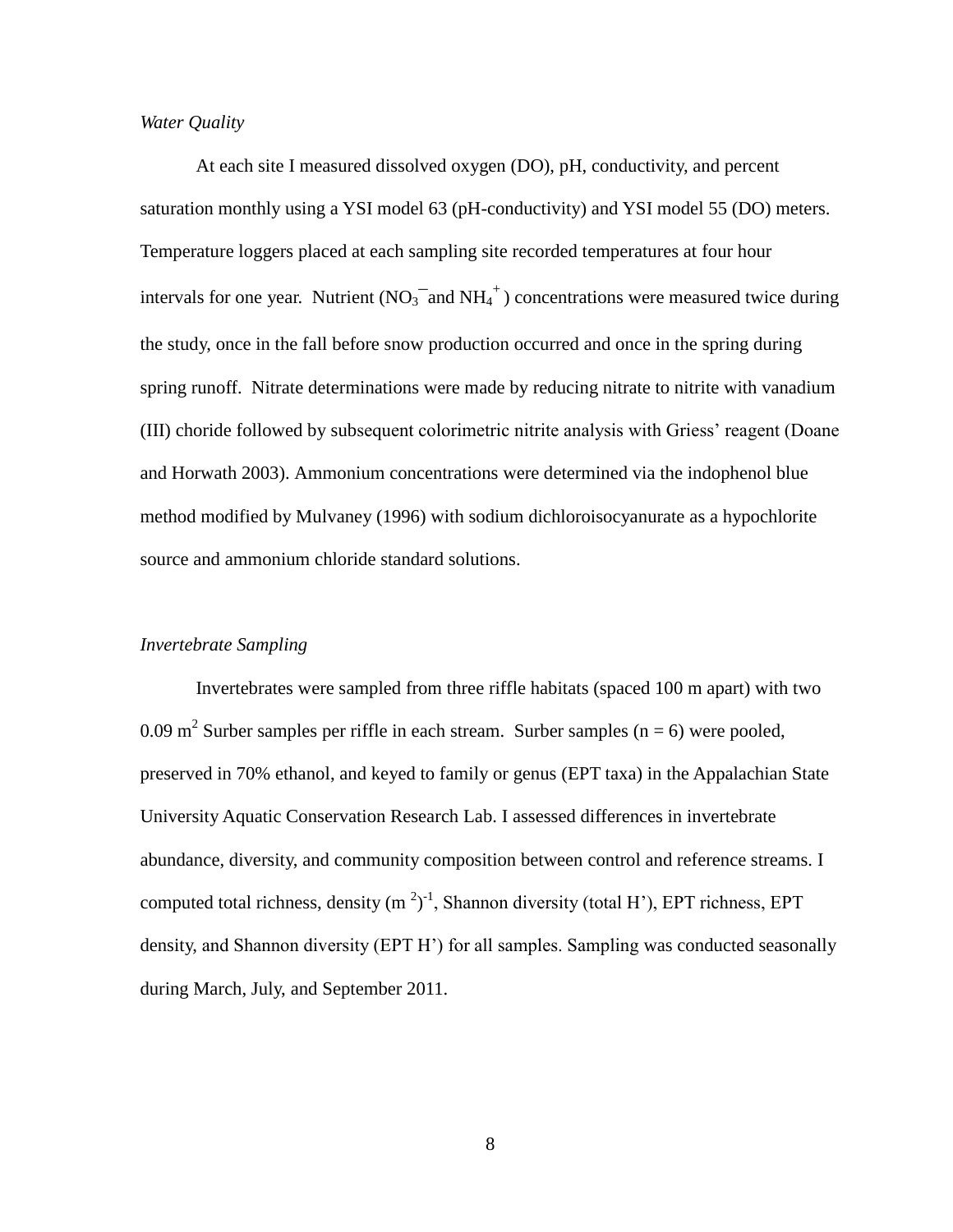#### *Statistical Analysis*

All water physiochemistry and invertebrate data were analyzed using SPSS 19 (v. 19.0; SPSS, Inc., Chicago, IL). Shannon-Wiener Diversity (H'), a measurement of diversity in two or more habitats, was used to calculate diversity and by accounting for number of species and evenness of species. Invertebrate and EPT density were calculated by dividing total abundance by 0.59 m<sup>2</sup> (the total area sampled in each riffle). I tested for among-site and among-treatment differences in invertebrate community metrics and habitat parameters using 2-way ANOVA to assess the degree to which invertebrate communities respond to WRArelated changes. Ammonium and EPT density failed to meet the assumptions of normality (Shapiro-Wilk test) and data were  $log_{10}$  transformed to improve normality. Conductivity and temperature data failed to meet the assumptions of normality so a Kruskal-Wallis test was used. If significant interactions between site and treatment were found, data were split by site and 1-way ANOVA was used to compare between treatments. An independent t-test was used to find differences in land use between control and impacted sites. I utilized Principle Components Analysis (PCA) to reduce independent (abiotic) parameters into orthogonal variables (i.e., PCs) prior to multivariate analyses. I then used multiple linear regression to examine the ability of habitat parameters (as PCs) to predict biotic (invertebrate) metrics. Finally, Spearman's rho correlations were used to find associations between riparian land use and in stream habitat and invertebrate communities.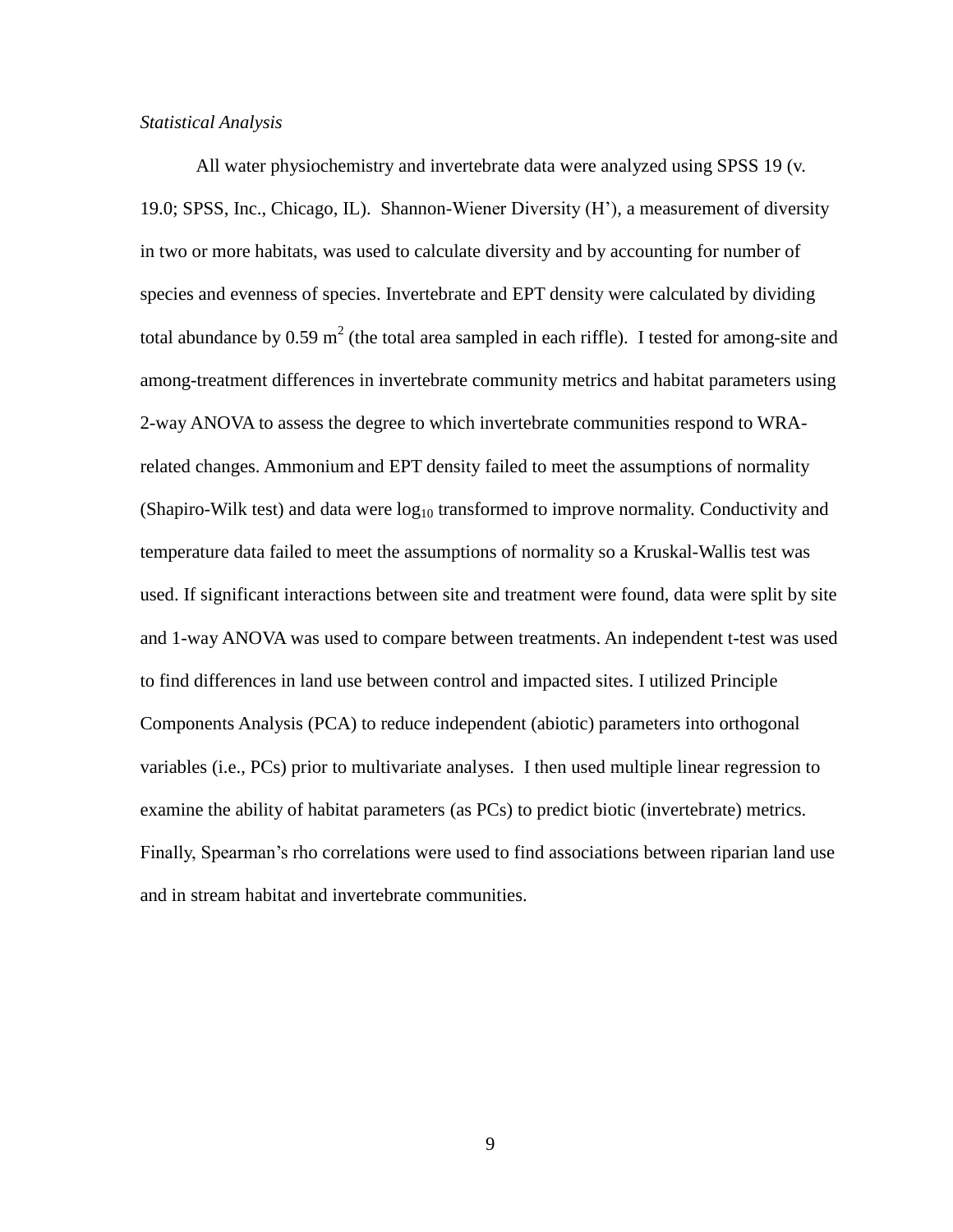#### Results

#### *Physical Habitat*

Rapid habitat assessments describe stream physical health by ranking substrate, habitat diversity, and riparian land use across sites and calculating a score between 0 (highly impaired) to 200 (optimal). Control streams had a mean score of 133, and impacted sites had a mean score of 124. Habitat score ranged from 92 (SGR control) to 177 (HWK impacted). While no stream received a perfect score (200), BCH control, ASM impacted, and both HWK streams received scores in the optimal range (150-200), which was influenced by the high percentage of forested riparian zone around the streams. T-tests revealed no significant difference in habitat score between control and impacted streams.

#### *Water Chemistry*

Specific conductance was significantly higher at impacted (mean 112.6 us/cm) versus control (mean 45.1 us/cm) sites (ASM H(2) = 29.4, p < 0.0001; BCH H(2) = 41.4, p < 0.0001; SGR H(2) = 45.6, p < 0.0001; HWK H(2) = 40.2, p < 0.0001; Fig. 2).

Temperature differed significantly between sites ( $H(2) = 697.5$ ,  $p = <0.001$ ) but was not affected by treatment. A Kruskal-Wallis test revealed a significant within-site treatment effect on temperature at BCH and HWK (H(2) = 209.2, p = <0.001; H(2) = 37.1, p =  $< 0.001$ ).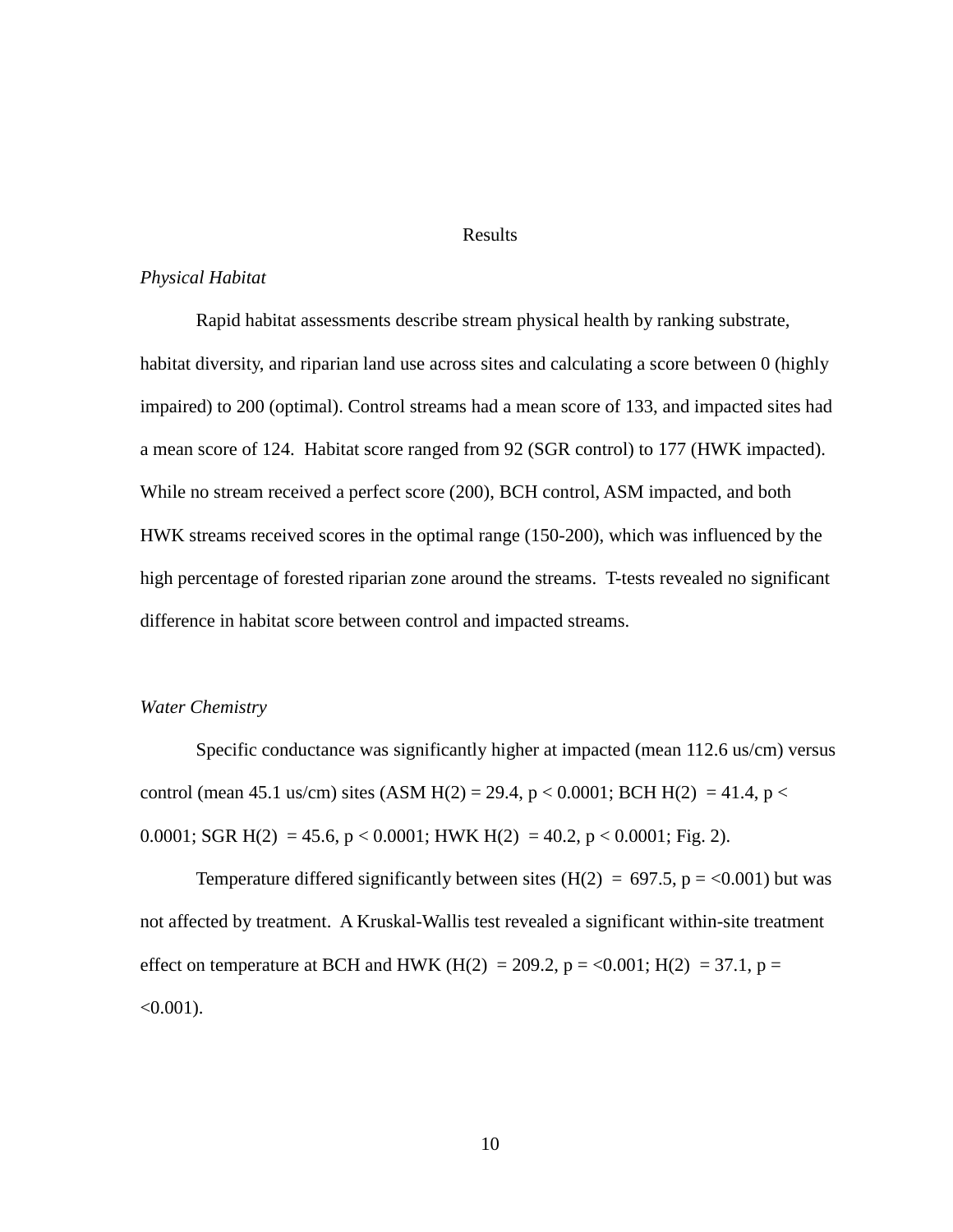DO saturation averaged 82.1% and 81.5% at control and impacted streams respectively and ranged from 77.7% (ASM impacted) to 84.5% (SGR impacted). ASM control stream has significantly higher DO saturation compared to the ASM impacted stream  $(F = 5.0, p = 0.026)$ . There was a significant within site treatment effect at BCH with the control stream having higher DO concentration than impacted ( $F = 8.9$ ,  $p = 0.003$ ). The HWK impacted stream had higher flow velocity compared to the control stream  $(F = 11.363,$  $p = 0.001$ ; Table 2).

Fall nitrate concentrations were significantly higher at HWK, SGR, and ASM ( $F =$ 33.7,  $p = 0.01$ ; Fig. 3). Mean control stream concentrations ranged from 0.11 to 0.32 ug/mL (HWK and BCH, respectively), and impacted streams ranged from 0.27 to 0.41 ug/mL (SGR; ASM). The strongest treatment effect was observed at HWK, where impacted streams had 2 times the NO3<sup> $-$ </sup> concentrations of the control stream (F = 7.31, p = 0.001); however, there was no significant impact of WRAs on BCH stream  $NO<sub>3</sub><sup>-</sup>$  levels.

Detectible  $NH_4^+$  concentrations were found in both control and impacted streams at all WRAs. The ASM control stream had the highest  $NH_4^+$  concentrations (0.10 ug/mL), while BCH impacted had the lowest (0.07 ug/mL). Although not significant,  $NH_4^+$ concentrations were slightly higher in all control streams compared to impacted streams.

#### *Invertebrates*

I sampled a total of 2804 invertebrates, representing 37 families. Of the 2804, 1709 were EPT taxa from 43 EPT genera. The most abundant invertebrate genera were *Elimia* (Gastropoda: Pleuroceridae, n = 881) and *Epeorus* (Ephemeroptera: Heptageniidae, n = 187). Total density ranged from 211.3 individuals  $(m^2)^{-1}$  (HWK impacted) to 21.6 individuals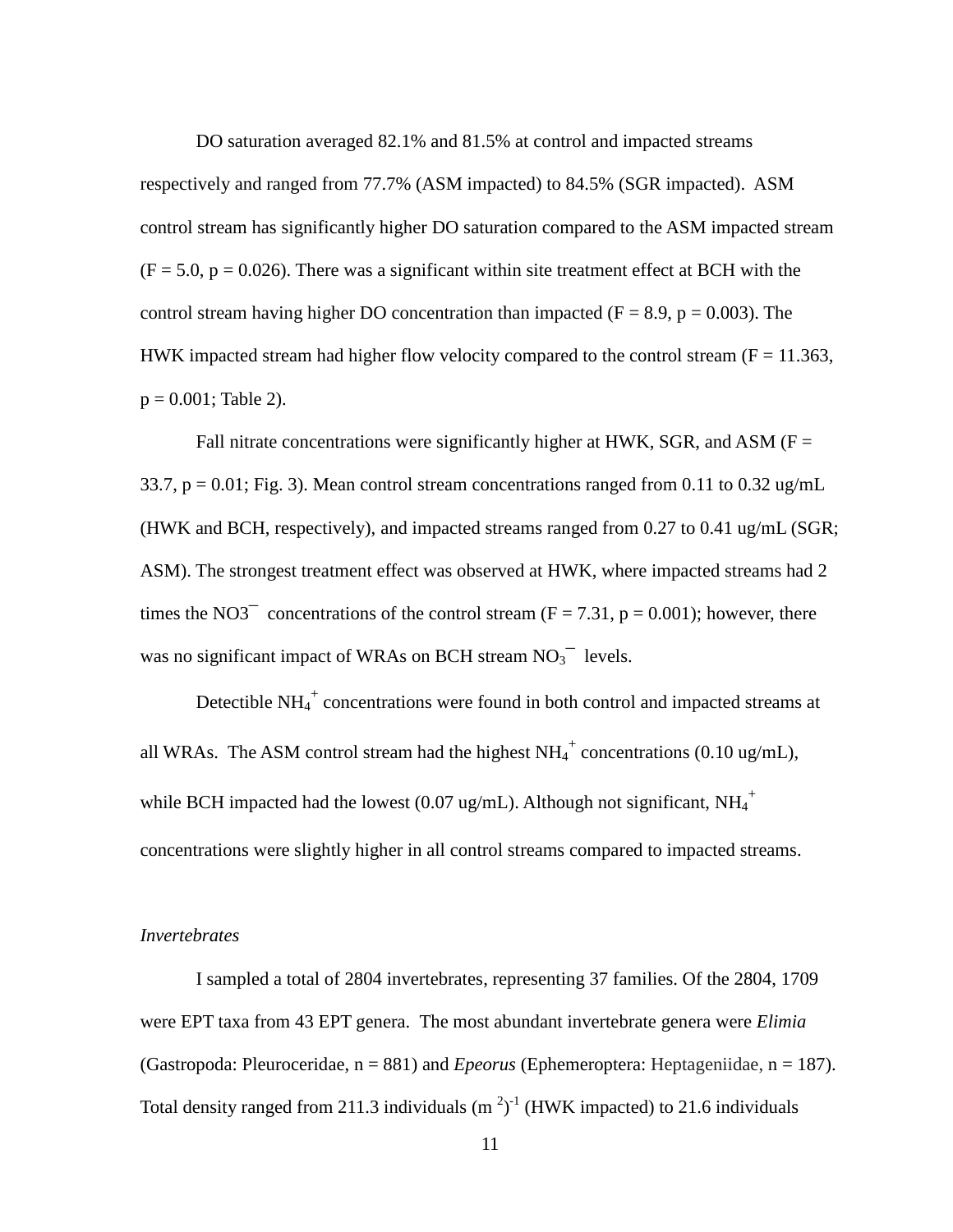$(m<sup>2</sup>)<sup>-1</sup>$  (BCH impacted) and averaged 62.4 individuals  $(m<sup>2</sup>)<sup>-1</sup>$  in control and 83.1 individuals  $(m<sup>2</sup>)<sup>-1</sup>$  in impacted streams (Fig. 4).

All metrics, except Shannon H', showed significant interactions between site and treatment; therefore, 1-way ANOVAs were used to examine differences between control and impacted streams within individual WRAs, where each individual riffle is a unit of replication. Control sites had significantly higher invertebrate densities compared to impacted streams at all sites except at HWK, where the impacted stream had significantly higher total density compared to the control stream  $(F = 42.6, p < 0.0001; Fig. 4)$ . The higher total density at HWK impacted was attributed to the high number of *Elimia* found at the site. The ASM control stream had significantly higher richness than did ASM impacted ( $F = 13.8$ , p< 0.0001; Fig. 4). Mean total H' was 1.55 at control sites and 1.27 at impacted sites and was highest in the ASM control stream (1.88) and lowest in the BCH impacted stream (1.15; Fig. 4). Treatment significantly affected family H' diversity, and control streams were more diverse than impacted streams ( $F = 5.1$ ,  $p = 0.028$ ). The ASM control stream was significantly more diverse compared to the impacted stream ( $F = 10.8$ ,  $p = 0.002$ ).

One-way ANOVA revealed ASM and SGR control streams had significantly higher EPT density compared to respective impacted streams ( $F = 12.9$ ,  $p = 0.001$ ;  $F = 6.0$ ,  $p =$ 0.017; Fig. 5). Conversely, though not statistically different, the HWK impact stream had 2 times higher EPT densities compared to the control stream. Both EPT richness and H' were significantly higher in the ASM control compared to the ASM impacted stream (both F  $>14.2$ , p < 0.001; Fig. 5).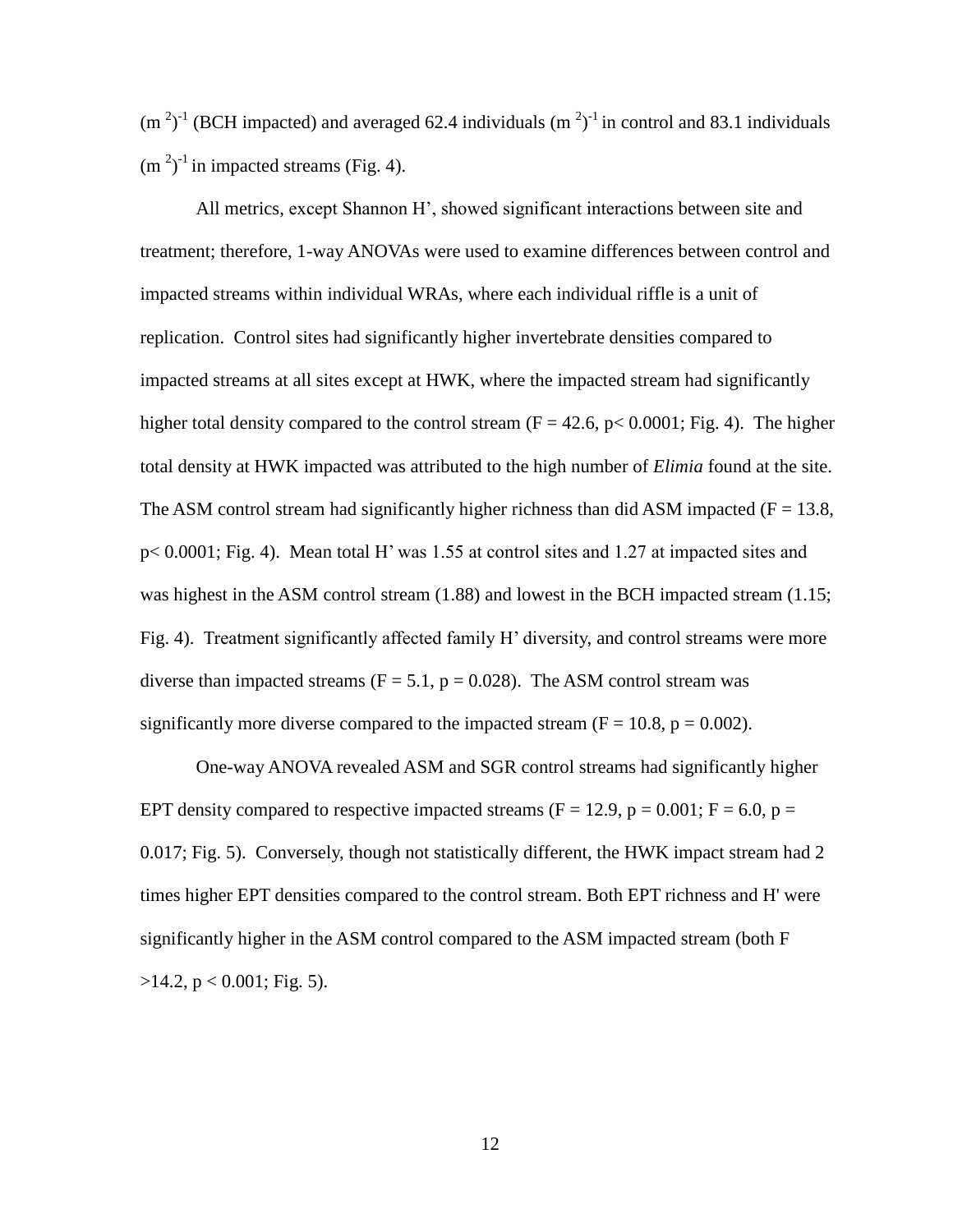#### *Physicochemical Habitat*

Principle components analysis (PCA) revealed that 6 principal components (PCs) described 83.4% of the variability in physicochemical habitat across study sites (Table 3).  $PC<sub>1</sub>$  explained 26.4% of variability in habitat conditions and pH, specific and relative conductivity, salinity, and DO concentration loaded most heavily on  $PC_1$  (Table 3).  $PC_2$ explained 14.6% of habitat variability among sites and was heavily influenced by pH, percentage of wood substrate, depth, and flow and is likely a proxy of stream size.  $PC<sub>3</sub>$ explained 14.1% of the habitat variability among sites and is influenced by temperature, percent bedrock, and mean substrate particle size.  $PC_4$  explained 11.2% of habitat variability and was strongly influenced by percent clay and organic substrate. Percent sand substrate and DO saturation loaded heavily on  $PC_5$  (Table 3). Percent bedrock substrate loaded heavily on  $PC_6$ .

#### *Invertebrate and Habitat Associations*

Correlations revealed associations between habitat parameters and invertebrate metrics. EPT richness was negatively correlated with  $PC_1$  (pH, specific and relative conductivity, salinity, and DO concentration;  $r_s = -0.408$ ,  $p = 0.048$ ), and total invertebrate density was positively correlated with PC<sub>4</sub> (percent clay and organic substrate;  $r_s = 0.410$ , p = 0.047).

Several invertebrate and habitat parameters were associated with land use. Specific conductivity correlated with percent-developed riparian land ( $r_s = 0.550$ ,  $p = 0.015$ ; Fig. 6). Forested riparian land was negatively correlated with percentage sand substrate  $(r_s = -0.405$ ,  $p = 0.050$ ). PC3 was positively correlated with percentage opened riparian land ( $r_s = 0.444$ , p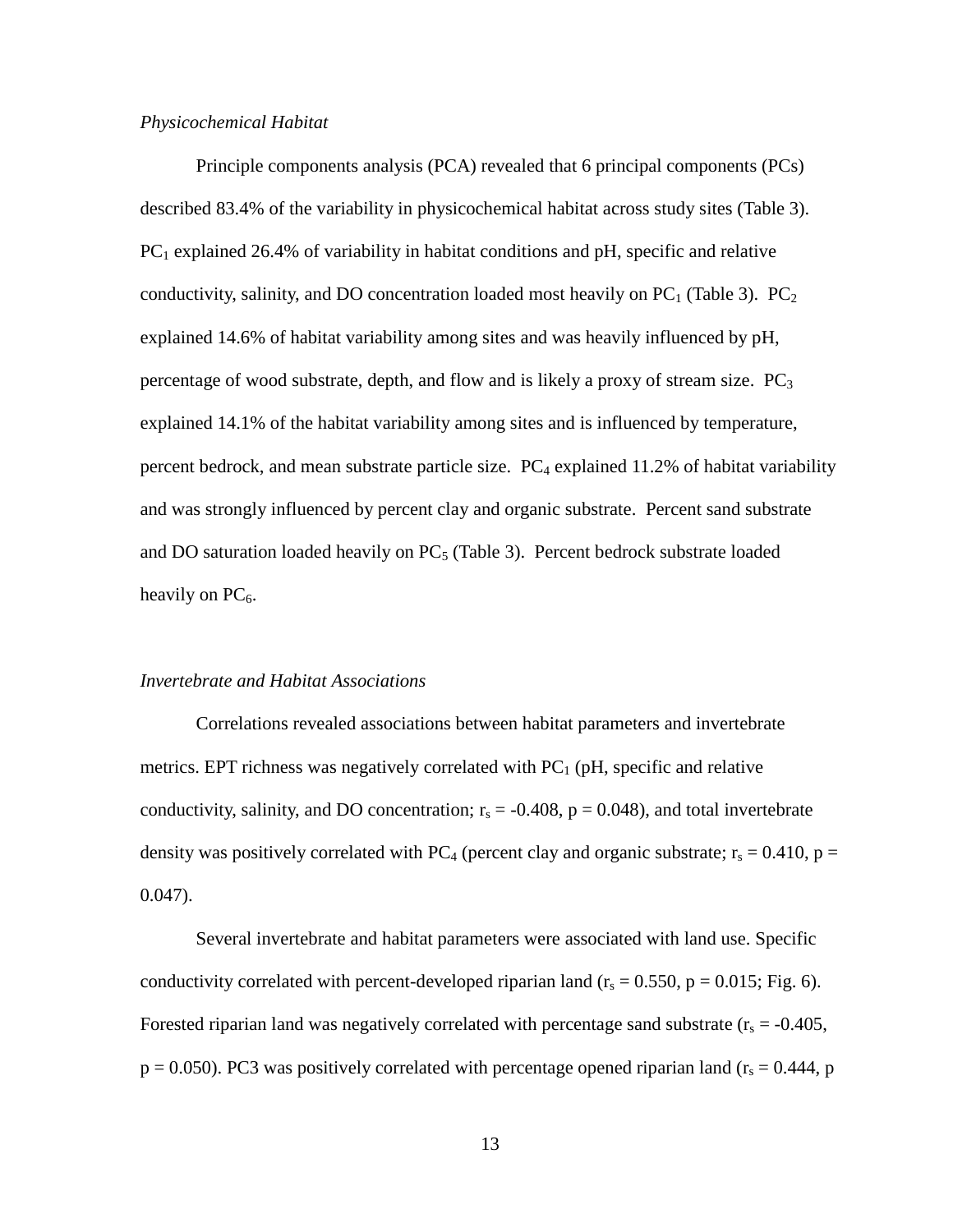= 0.30; Fig. 7). Total richness was positively correlated with open land use ( $r_s$  = 0.559, p = 0.004, Fig. 8). Open riparian land was negatively correlated with DO mg/L while being positively correlated with temperature, PC<sub>1</sub> ( $r_s = -0.427$ , p = 0.038;  $r_s = 0.587$ , p = 0.003;  $r_s =$  $0.559 =$ ,  $p = 0.005$ )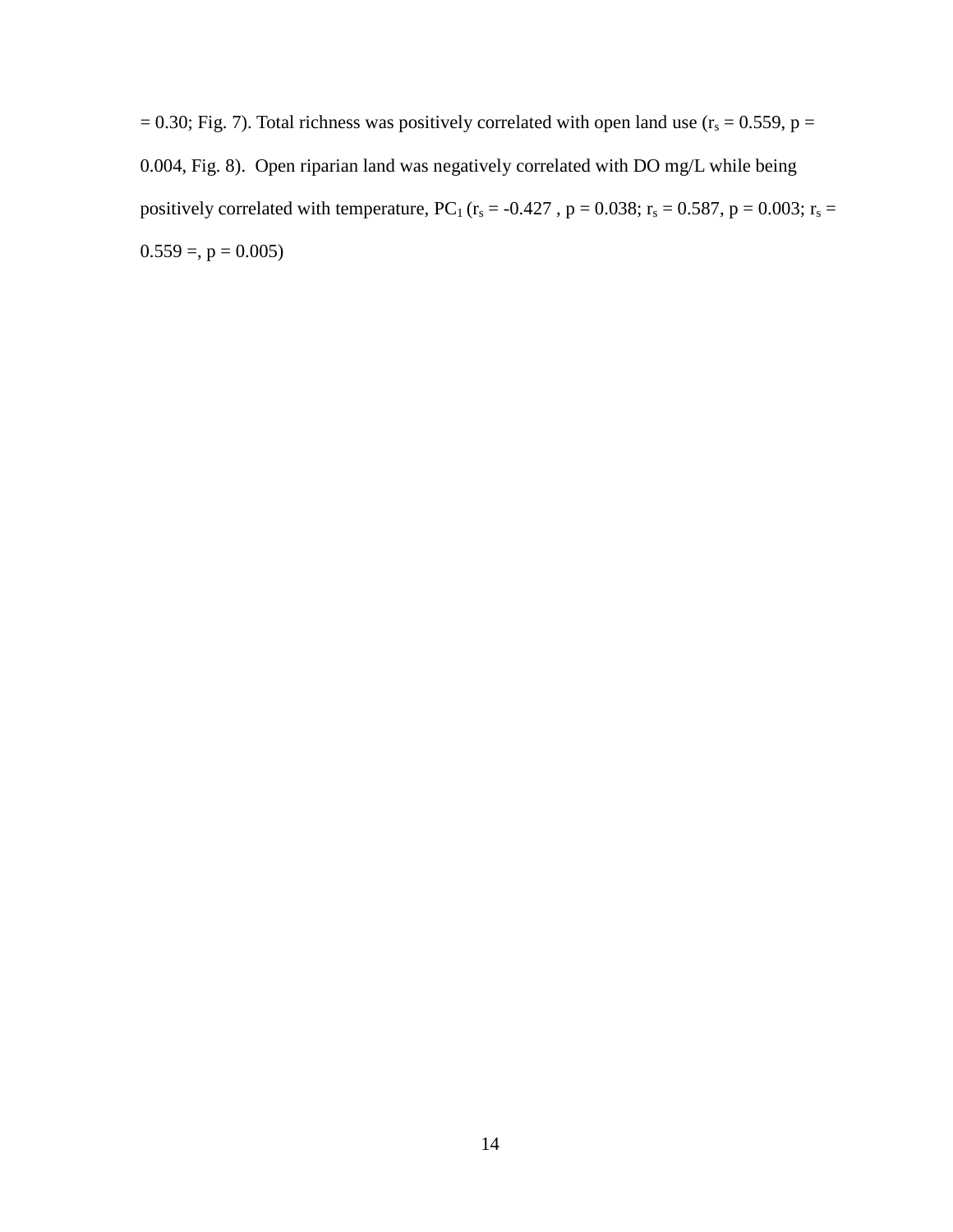#### Discussion

The Southeastern U.S. is one of the fastest developing regions in the country (O'Driscoll et al. 2010). Land use change due to this population growth has caused decreased water quality, and many streams exhibit reduced invertebrate abundance, density, diversity and richness (O'Driscoll et al. 2010). Although studies have focused on human-mediated water quality impacts of this growth in urban areas (e.g., Lenat and Crawford 1994, Gage et al. 2004), few studies have addressed the effects of ex-urban development; and no studies of which I am aware have addressed impacts of WRAs on southeastern stream ecosystems (Wemple et al. 2007).

I found that impacted streams had significantly more developed land use within a 100 meter wide riparian zone. Riparian zone developed land use was correlated with conductivity, DO mg/L, temperature, and  $PC_3$  (percent bedrock, mean particle size and temperature). All impacted streams had significantly higher conductivity compared to control streams. BCH, SGR, and HWK control streams all had low conductivity levels, despite having up to 45% developed riparian land. These streams were heavily forested  $(≥ 50%$  at the catchment scale), which may mitigate effects of riparian development. The highest conductivity was seen at BCH impacted (175.5  $\mu$ S/cm), which had twice the development of any other impacted stream and was 60% less forested than the BCH control stream. The ASM, SGR, and HWK impacted sites had < 25% development, often less than their respective control streams, which could have resulted in elevated conductivity and could thus either be from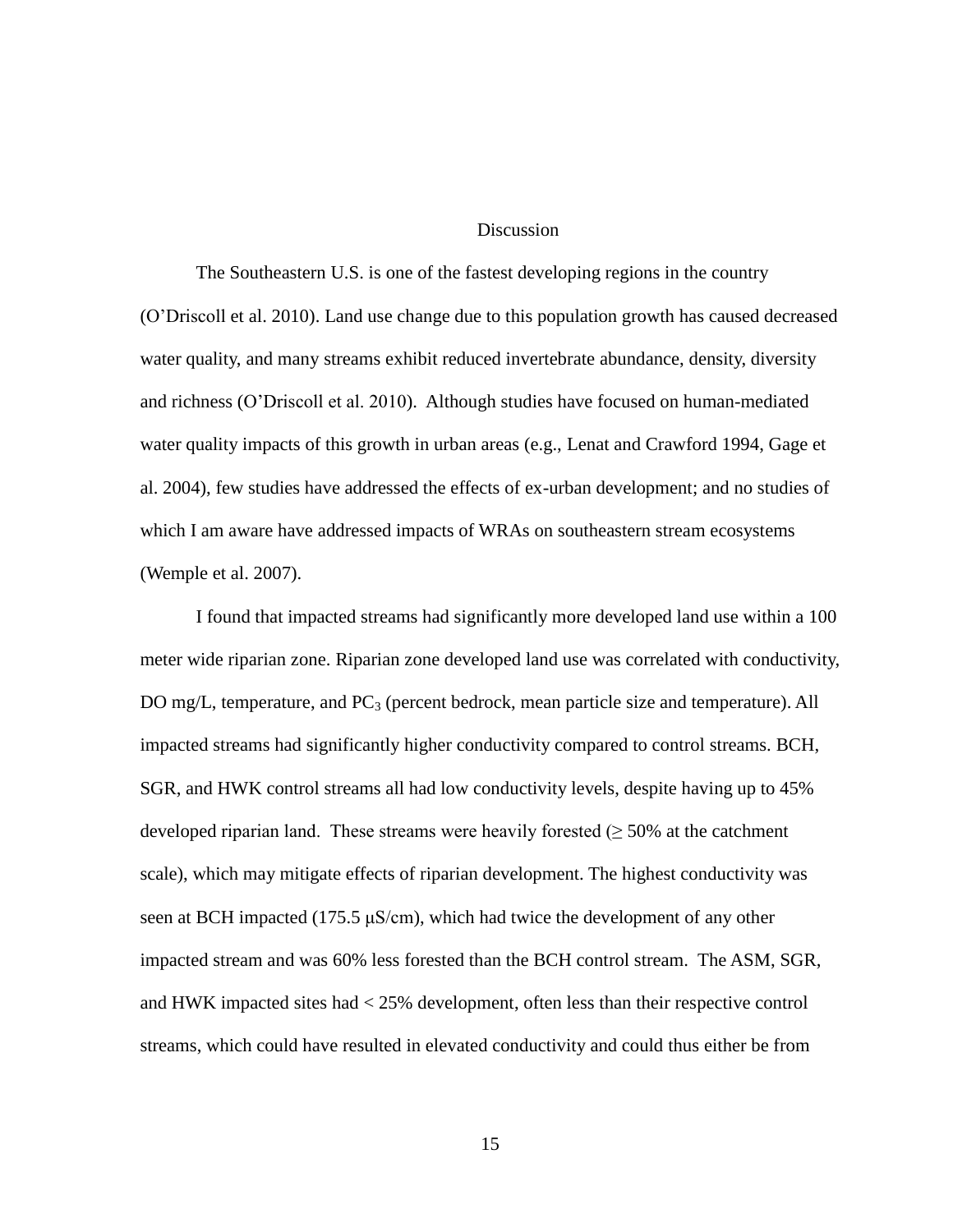increased anthropogenic inputs from road salting as Molles and Gosz (1980) suggested or from artificial snow runoff.

Although autumn  $NO<sub>3</sub><sup>-</sup>$  levels were higher in most impacted streams, concentrations were still relatively low compared to highly urbanized streams. BCH control and impacted streams had similar  $NO<sub>3</sub><sup>-</sup>$  concentrations. This is attributed to the fact that both the BCH impacted and control streams flow out of retention ponds, which have been shown to mediate stream  $NO<sub>3</sub><sup>-</sup>$  concentrations (Bernot and Dodds 2005). Wemple et al. (2007) suggested elevated  $NO<sub>3</sub><sup>-</sup>$  levels associated with WRAs were caused by anthropogenic N-loading and land disturbance, while Molles and Gosz (1980) attributed higher  $NO<sub>3</sub><sup>-</sup>$  levels to road salting. In my study,  $NO<sub>3</sub><sup>-</sup>$  was not correlated with land-use or any other data suggesting impairment may originate from nonpoint sources. Molles and Gosz (1980) found  $NO<sub>3</sub>^-$  levels to be seasonal, with the highest concentration in the winter months and low in the summer months. My study only sampled during autumn and spring and may have overlooked seasonal inputs of machine-made snow runoff.

WRA-impacted streams exhibited significantly reduced EPT richness and total H', suggesting that WRAs affect sensitive taxa, resulting in more homogeneous invertebrate communities; however, I also found relatively low invertebrate metrics for headwater streams at all sites, suggesting all streams likely suffer from some degree of anthropogenic impact. Invertebrate metrics varied considerably between WRAs, which may be attributable to natural variation in geology and biogeography. In addition, the 2009/2010 winter was considered to be an extreme winter with higher than average snowfall. Harsh winters and delayed snowmelt could have decreased the number of invertebrate larvae surviving to reproduce during the 2011 sampling season. The 2011 sampling season was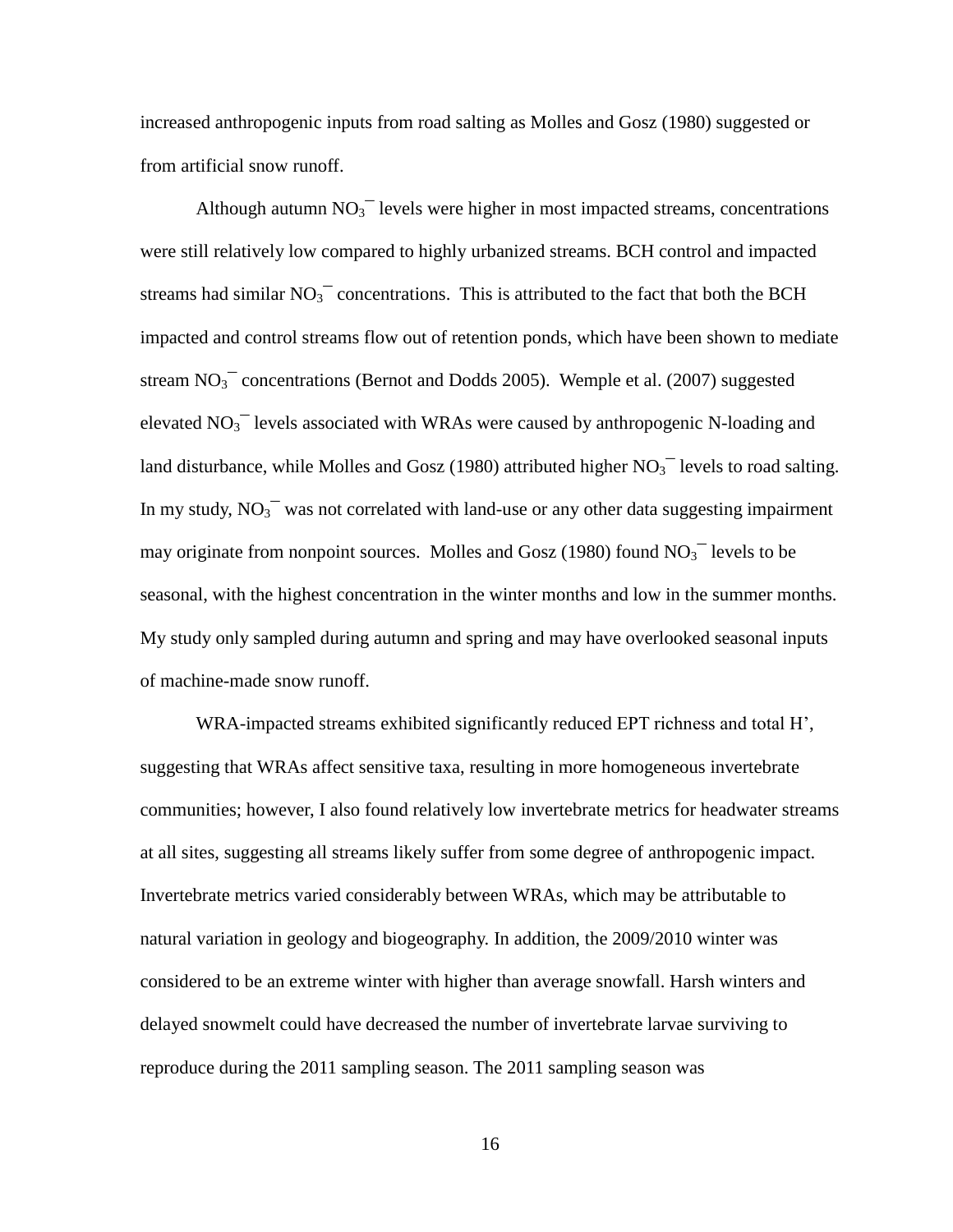uncharacteristically warm, which limited snow production in this region and may have reduced WRA impacts on streams. Future studies should account for variations in winter conditions prior to the sampling season.

Responses to ski slopes varied across WRAs. Unlike Molles and Gosz (1980), I found streams draining WRA-impacted watersheds had significantly lower total H' compared to streams draining reference watersheds. Only at ASM did the control stream exhibit higher metrics compared to impacted streams. Although the HWK impacted stream had higher total density and richness compared to control streams, EPT density, richness and H' were all lower in the impacted stream. This may be attributable to the high number of *Elimia* found at the impacted site. Although highly forested algae was abundant in the HWK stream, suggesting nutrient enrichment. Similar patterns were found at SGR; however, impaired stream communities were dominated by dipterans, suggesting a community shift towards pollution-tolerant taxa. Invertebrate parameters were typically lowest at both BCH streams despite differences in land use and significant differences in conductivity, suggesting both streams may be impacted by factors not accounted for in my study.

In headwater streams, riparian cover contributes organic matter for invertebrate processing, regulates energy inputs for food webs and downstream catchments, and influences nutrient cycling (Vannote et al. 1980). Land alteration that removes or reduces riparian cover adversely affects in-stream communities and physical habitats. Correlations between stream invertebrate and habitat (PC) metrics revealed that total density and EPT richness were negatively associated with water chemistry and substrate (percent fines) parameters. Total richness, total density, EPT density, and EPT H' were all correlated with a reduced percentage of open land in riparian areas. It is likely that community shifts towards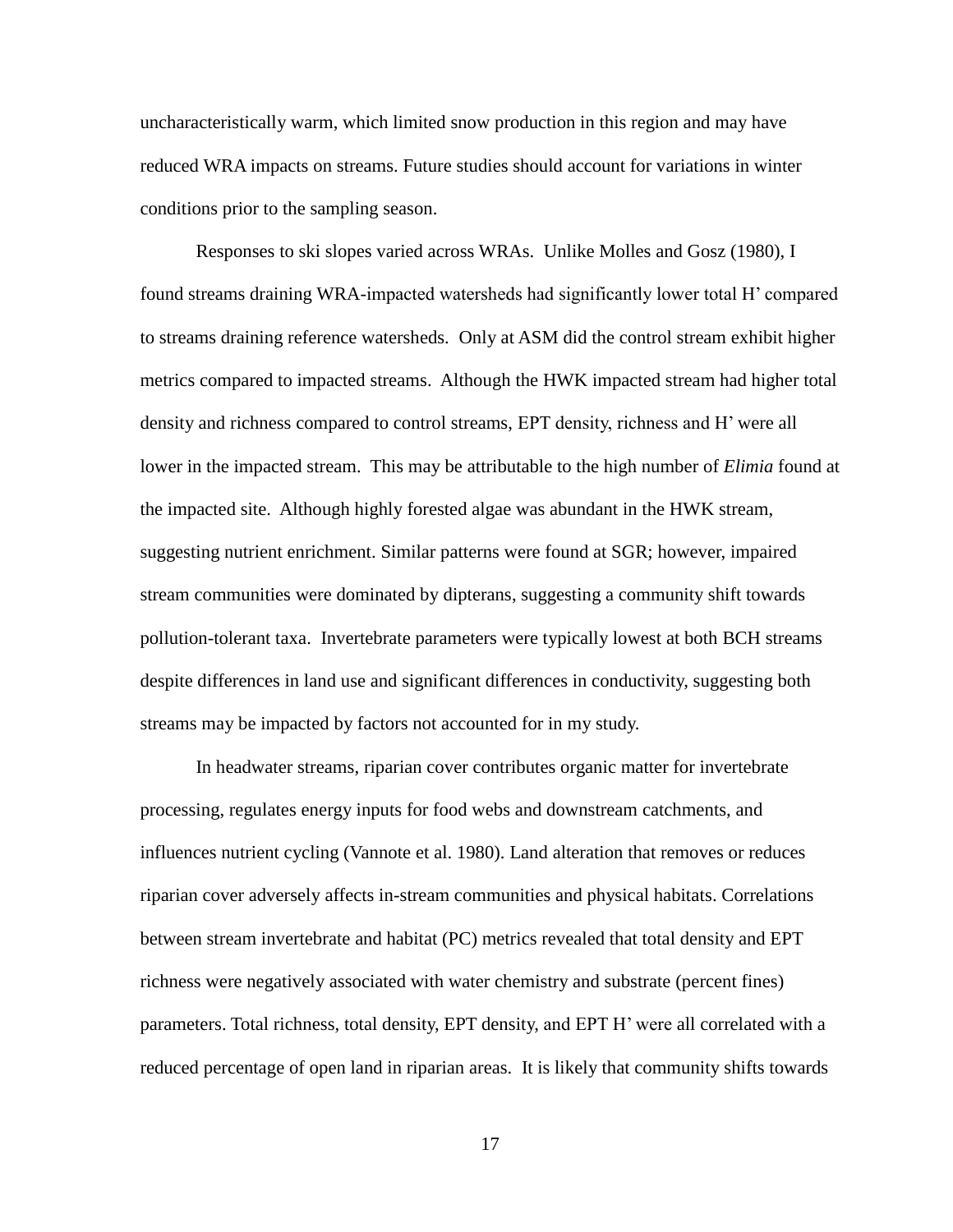EPT genera, typically grazers, may result from increased primary production and sunlight. Previous studies have also shown water chemistry and invertebrate communities are strongly linked to terrestrial land cover (Richards et al. 1997, Sponseller and Benfield 2001).

This study makes a contribution to the limited research on the impacts of WRAs on environmental variables and is the first explicitly focused on Western North Carolina. Results from this study provide evidence that streams draining WRAs may have a negative impact on water quality but have only marginal impacts on invertebrate communities in headwater stream ecosystems. A longer sampling period (sampling over multiple years and multiple times within a year) is likely needed to more accurately quantify the impacts of snow production on stream water quality and invertebrate communities. In addition, historic land use was not examined in this study and may be contributing to the overall low numbers of invertebrates (Cuffney et al. 2010, O'Driscoll et al. 2010). Finally, future studies should quantify the snow melt runoff and snow additives entering streams from ski resorts. Recent research has shown that headwater streams are important to both downstream water quality and ecosystem function; however, no environmental regulations are currently in place to address WRA impacts on aquatic systems. By understanding the impacts of WRAs on streams in this region, resource managers, WRA-operators, and community leaders can start developing measures to help protect and conserve local habitats. A better understanding of the true costs of WRAs to regional water quality and ecosystem health will help managers better assess the tradeoffs associated with human population growth and development in sensitive montane ecosystems.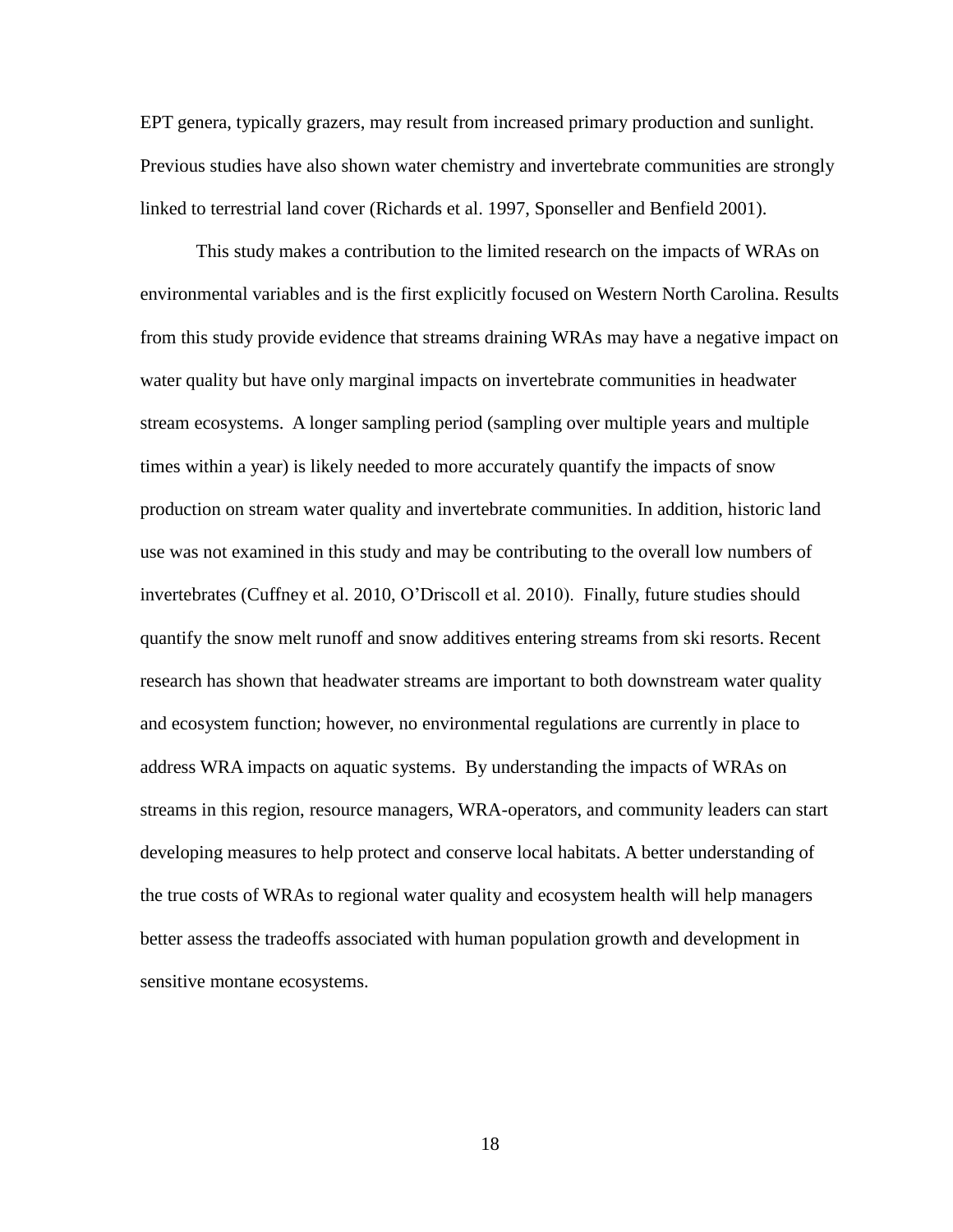#### References

Appalachian Ski Mountain. Trail Maps. 2011. www.appski.com

- Bernot, M. J. and W. K Dodds. 2005. Nitrogen retention, removal, and saturation in lotic ecosystems. Ecosystems 8: 442-53.
- Covich, A. P., Palmer, M. A., and T. A. Crowl. 1999. The role of benthic invertebrate species in freshwater ecosystems. BioScience 49: 119-27.
- Cuffney, T., R. Brightbill, J. May, I. Waite. 2010. Responses of benthic macroinvertebrates to environmental changes associated with urbanization in nine metropolitan areas. Ecological Applications 20: 1384-1401.
- David, G. C., B. P. Bledsoe, D. M. Marrtit, and E. Wohl. 2009. The impacts of ski slope development on stream channel morphology in the White River National Forest, Colorado, USA. Geomorphology 103: 375-88.
- Doane, T. A. and W. R. Horwath. 2003. Spectrophotometric determination of Nitrate with a single reagent. Analytical Letters 36: 2713-2722.
- Eisel, L. M., K. M. Bradley, and C. F. Leaf. 1988. Estimated consumptive loss from manmade snow. American water resource association 24: 815-20.
- Eisel, L. M., K. M. Bradley, and C. F. Leaf. 1990. Estimated runoff from man-made snow. Water resource bulletin; American water resource association 26: 519-26.
- Environmental Protection Agency. Rapid bioassessment protocols for use in streams and wadeable rivers: periphyton, benthic macroinvertebrates, and fish - second edition. http://water.epa.gov/. Accessed April 17, 2010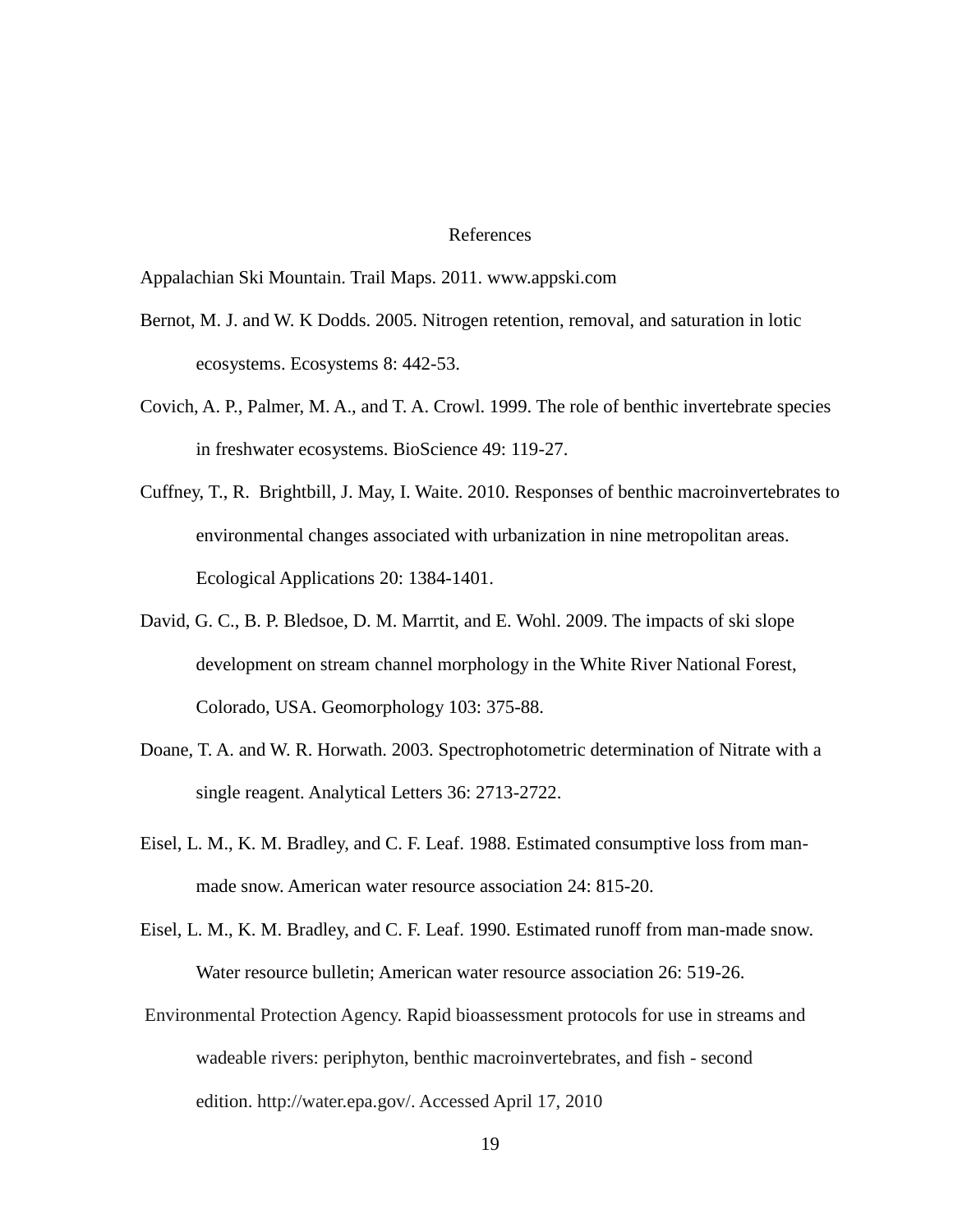- Fry, J., Xian, G., Jin, S., Dewitz, J., Homer, C., Yang, L., Barnes, C., Herold, N., and Wickham, J., 2011. Completion of the 2006 National Land Cover Database for the Conterminous United States, *PE&RS* 77: 858-864.
- Gage, M. S., A. Spivak, and C. J. Paradise. 2004. Effects of land use and disturbance on benthic insects in headwater streams draining small watersheds north of Charlotte, NC. Southeastern Naturalist 3: 435-385.
- Gesch, D., M. Oimoen, S. Greenlee, C. Nelson, M. Steuck, and D. Tyler. 2002. The National Elevation Dataset: Photogrammetric Engineering and Remote Sensing 68: 5-11.
- Gesch, D. B., 2007, The National Elevation Dataset, in Maune, D., ed., Digital Elevation Model Technologies and Applications: The DEM Users Manual, 2nd Edition: Bethesda, Maryland, American Society for Photogrammetry and Remote Sensing: 99- 118.
- Gomi, T., Sidle R. C., and J. S. Richardson. 2002. Understanding processes and downstream linkages of headwater systems. BioScience 52: 905-16.
- Kammer, P. M. 2002. Floristic changes in subalpine grasslands after 22 years of artificial snowing. Journal for Nature Conservation 10: 109-123.
- Keller, T., C. Pielmeier, C. Rixen, F. Gadient, D. Gustafsson, and M. Sthäli. 2004. Impact of artificial snow and ski-slope grooming on snowpack properties and soil thermal regime in a sub-alpine ski area. Annals of Glaciology 38: 314-318.
- Lemly, D. A. 1982. [Modification of benthic insect communities in polluted streams:](http://www.springerlink.com/content/d67763n148586k61/)  [combined effects of sedimentation and nutrient enrichment.](http://www.springerlink.com/content/d67763n148586k61/) Hydrobiologia 87: 229- 245.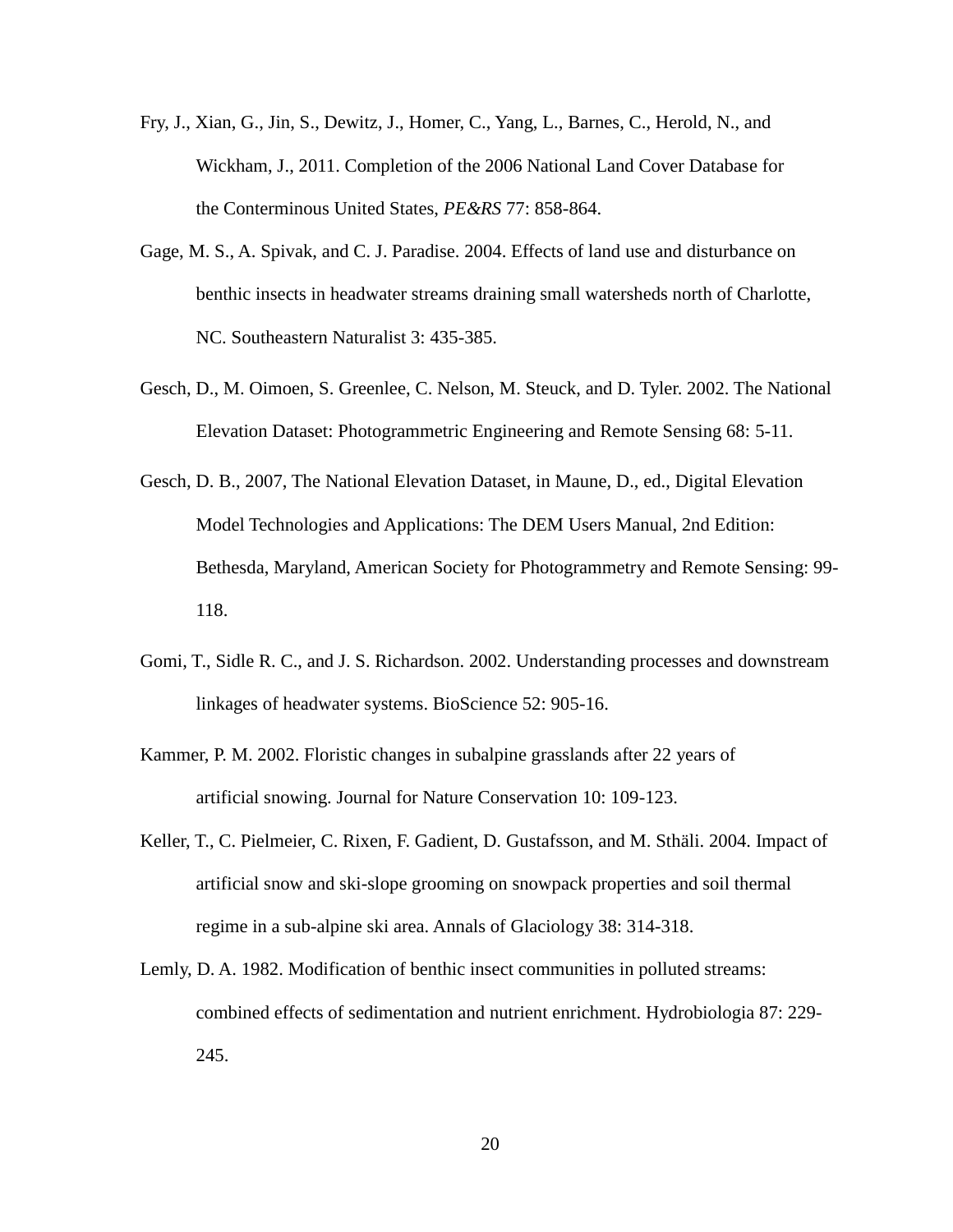- Lenat, D. R. and K. J. Crawford. 1994.Effects of land use on water quality and aquatic biota of three north carolina piedmont streams. Hydrobiologia. 294: 185-99.
- Lenat, D. R., L. A. Smock, and D. L. Penrose. 1980. Use of benthic macroinvertebrates as indicators of environmental quality. *In:* D. L. Worf (ed.), Biological monitoring for environmental effects. Lexington, MA: Lexington Books. 97-112.
- Molles, M. C. and J. R. Gosz. 1980. Effects of a ski area on the water quality and invertebrates of a mountain stream. Water, Air, and Soil Pollution 14:187-205.
- Mosimann, T. (1998) Beschneiungsanlagen in der Schweiz. Weitere Entwicklung Umweltverträglichkeit und Folgerungen für die Prüfung und Bewilligung von Beschnei-ungsanlagen. Studie im Auftrag des Schweizerischen Ver- bandes der Seilbahnunternehmungen, Bubendorf und Hannover.
- Mulvaney, R. 1996. Nitrogen inorganic forms. Bartels, J. M. (ed.), Methods of soil analysis. Part 3. Chemical methods. Soil Science Society of America. Madison, WI: 1123–1184.
- Muralidharan, M., C. Selvakumar, S. Sundar and M Raja. 2010. Macroinvertebrates as potenetial indicators of environmental quality. Gayathri Teknological Publication 1: 23-28.
- O'Driscoll, M., S. Clinton, A. Jefferson, A. Manda, and S. McMillan. 2010. Urbanization effects on watershed hydrology and in-stream processes in the southern United States. Water 2: 605-648.
- Olsen, D. A. and C. R. Townsend. 2005. Flood effects on invertebrates, sediment and particulate organic matter in the hyporheic zone of a gravel-bed stream. Freshwater Biology 50: 839-853.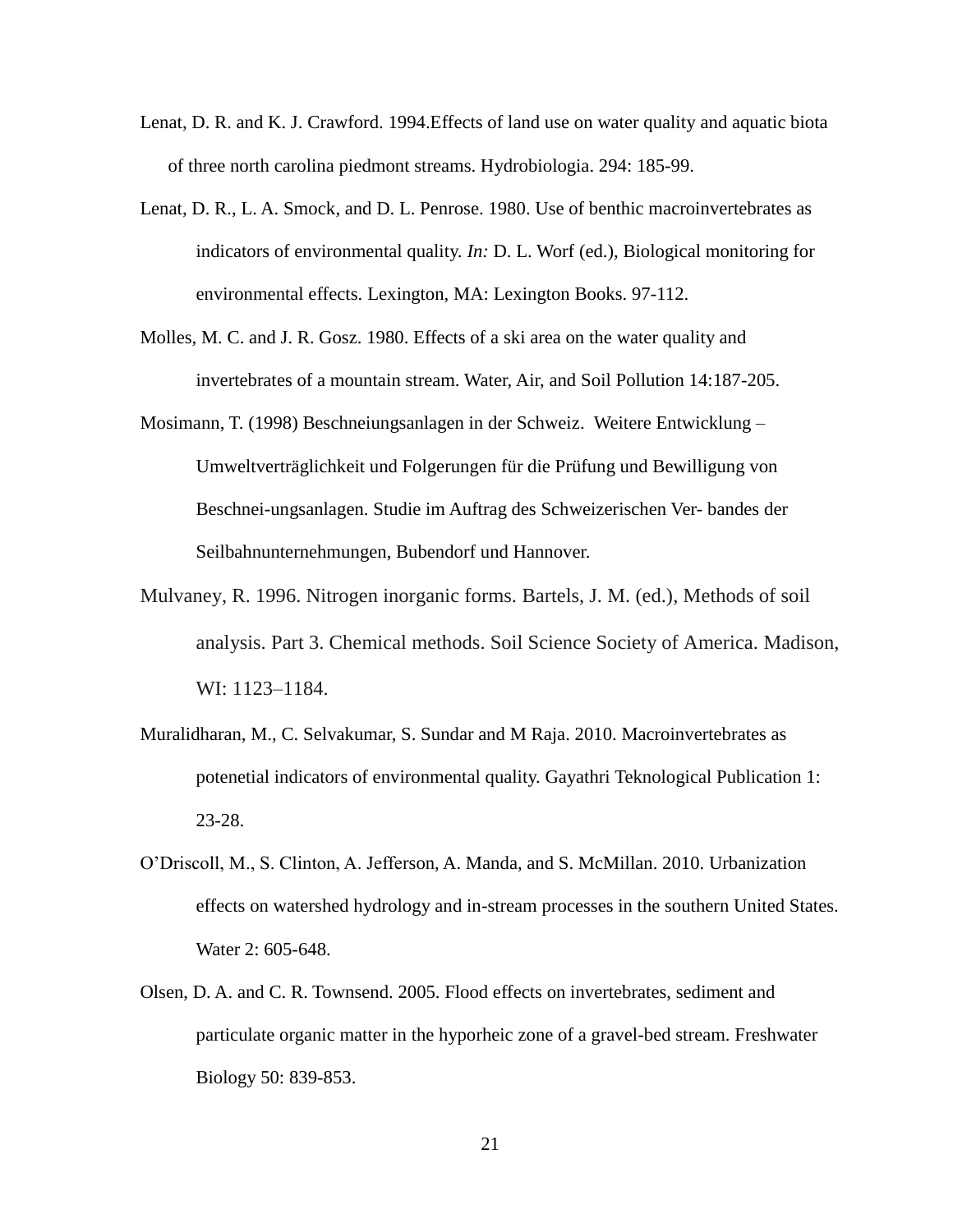- Perry, L. B., C. E. Konrad, D. G. Hotz, and L. G. Lee. 2007. Synoptic classification of snowfall events in the Great Smoky Mountains, USA. Eastern Snow Conference. Newfouldland, Canada.
- Rader, R. B., and T. A. Belish. 1999. Influence of mild to severe flow alterations on invertebrates in three mountain streams. Regulated Rivers: Research & Management 15: 353-363.
- Richards, C., R. J. Haro, L. B. Johnson, and G. E. Host. 1997. Catchment- and reach-scale properties as indicators of macroinvertebrate species traits. Freshwater Biology 37: 219–230.
- Ries, J. B. 1996. Landscape damage by skiing at the Schauinsland in the Black Forest, Germany. Mountain Research and Development 16: 27–40.
- Rixen, C. 2002. Artificial snow and snow additives on ski pistes: interactions between snow cover, soil and vegetation. PhD Thesis. University of Zurich, Zurich, Switzerland.
- Rixen, C., M. Freppaz, V. Stoeckli, C. Huovinen, K. Huovinen, and S. Wipf. 2008. Altered snow density and chemistry change soil nitrogen mineralization and plant growth. Arctic, Antarctic, and Alpine Research 40: 568-575.
- Rixen, C., V. Stoeckli, and W. Ammann. 2003. Does artificial snow production affect soil and vegetation of ski pistes? A review. Perspectives in Plant Ecology, Evolution and systematics 5: 219-230.
- Rixen, C., W. Haeberli, and V. Stoeckli. 2004. Ground temperatures under ski pistes with artificial and natural snow. 2004. Arctic, Antarctic, and Alpine Research 36: 419-427.
- Roy, A. H., B. J. Freeman, M. C. Freeman. 2007. Riparian influences on stream fish assemblage structure in urbanizing streams. Landscape Ecology 22: 385-402.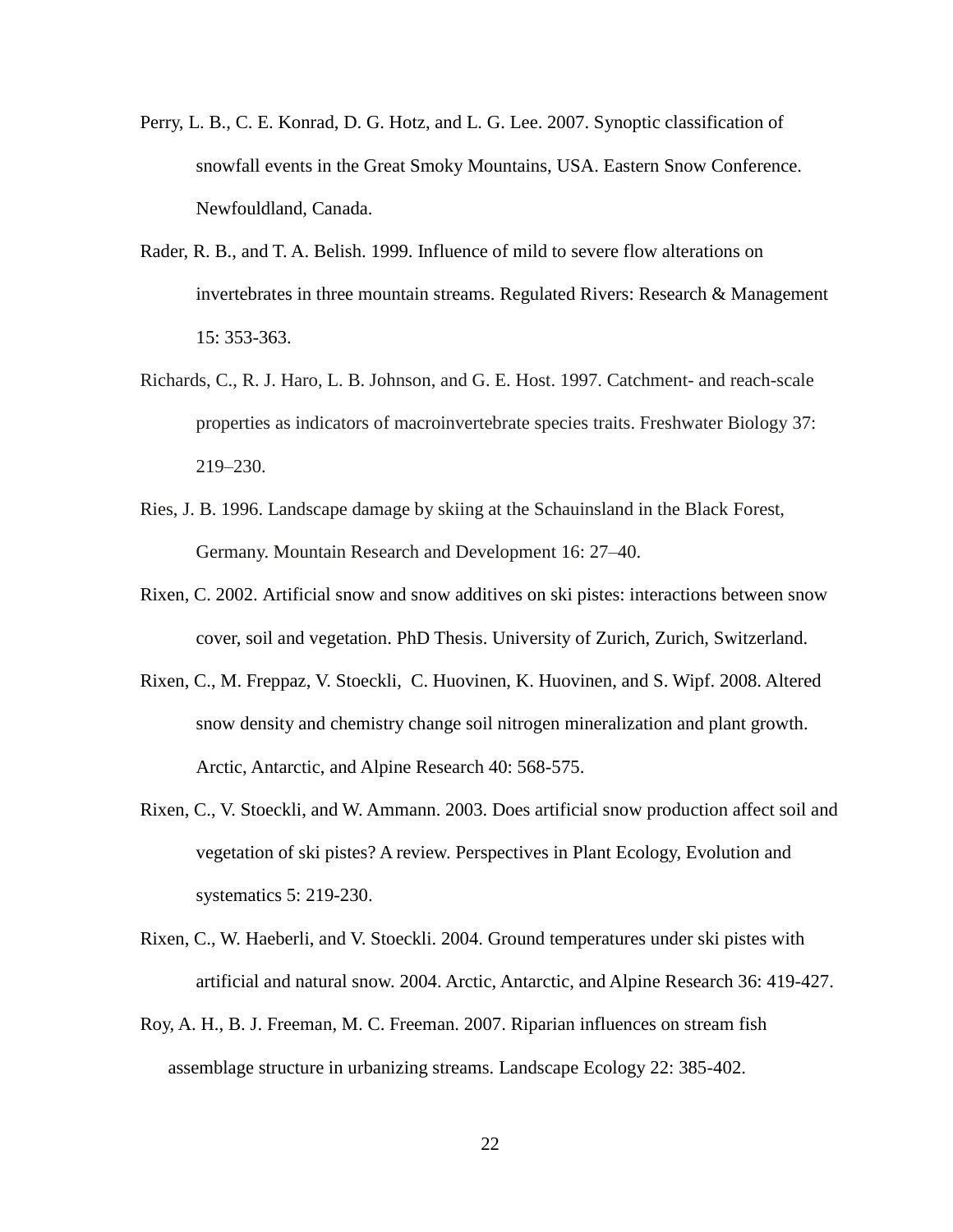Shanley, J. B. and B. C. Wemple. 2002. Water quantity and quality in the mountain environment. Mountain Resorts: Ecology and the Law Special Issue of the Vermont Law Review 3: 717–751.

Ski Beech Mountain. 2011. The Mountain > Trail Maps. www.skibeech.com

Sponseller, R. A., and E. F. Benfield. 2001. Influences of land use on leaf breakdown in southern Appalachian headwater streams: a multiple-scale analysis. Journal of the North American Bethological Societ 20: 44-59.

Sugar Mountain Resort. 2011. Sugar Mountain Slopes and Trails. www.skisugar.com

- Vannote, R. L., G. W. Minshall, K. W. Cummins, J. R. Sedell, and C. E. Cushing.1980. The river continuum concept. Canadian Journal of Fisheries and Aquatic Science 37:130- 137.
- Viviroli, D., R. Weingartner, and B. Messerli. 2003. Assessing the hydrological significance of the world's mountains. International mountain society 23: 32-40.
- Wallace, J. B., Webster J. R. 1996. The role of macroinvertebrates in stream ecosystem function. Annual Review of Entomology 41: 115–139.
- Walsh, C., A. Roy, J. Feminella, P. Cottingham, and R. Morgan. 2005. The urban stream syndrome: current knowledge and the search for a cure. Journal of North American Benthological Society 24: 706-723.
- Waters, T. F. 1995. Sediment in streams: sources, biological effects and controls*.* American fisheries society monograph 7. Bethesda, MA: American Fisheries Society.
- Wemple, B., J. Shanley, J. Denner, D. Ross, and K. Mills. 2007. Hydrology and water quality in two mountain basins of the northeastern US: assessing baseline conditions and effects of ski area development. Hydrological Processes 21:1639-1650.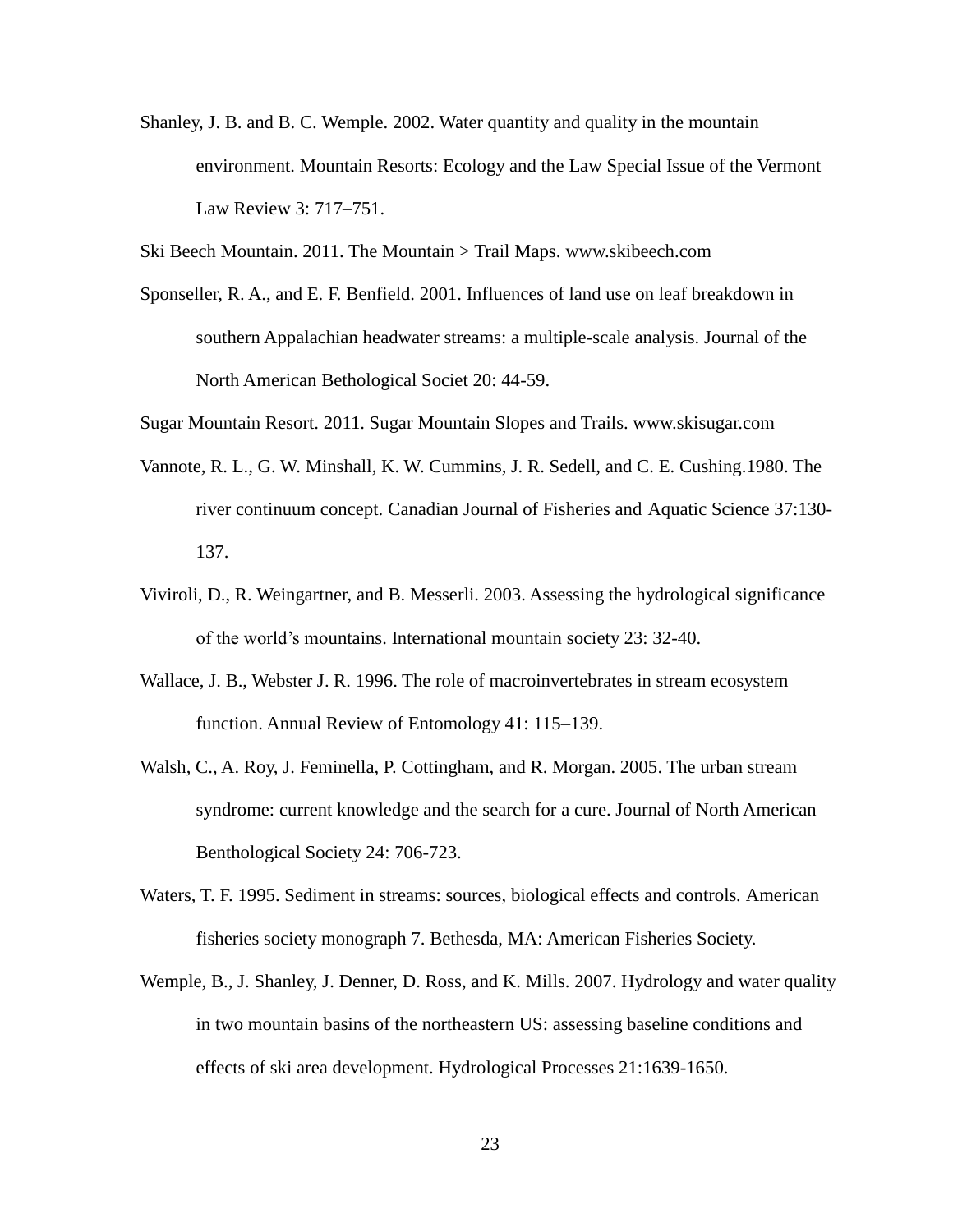Wipf, S., C. Rixen, M. Fischer, B. Schmid, and V. Stoeckli. 2005. Effects of ski piste preparation on alpine vegetation. Journal of Applied Ecology 42:306-316.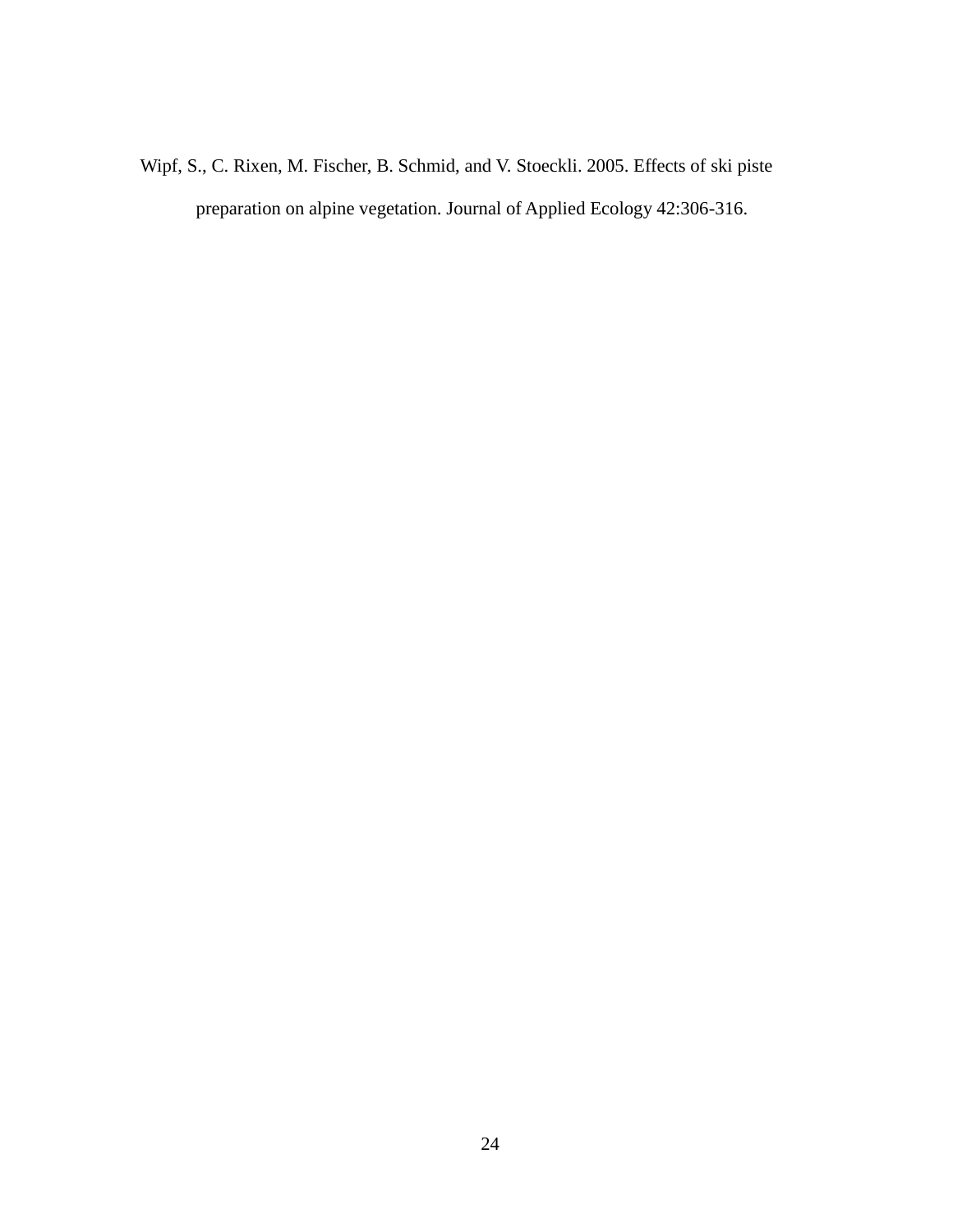

Figure 1. Control and impacted sites in Watauga and Avery County, North Carolina. Blue lines indicate streams, black lines delineate watersheds and blue shaded are populous areas.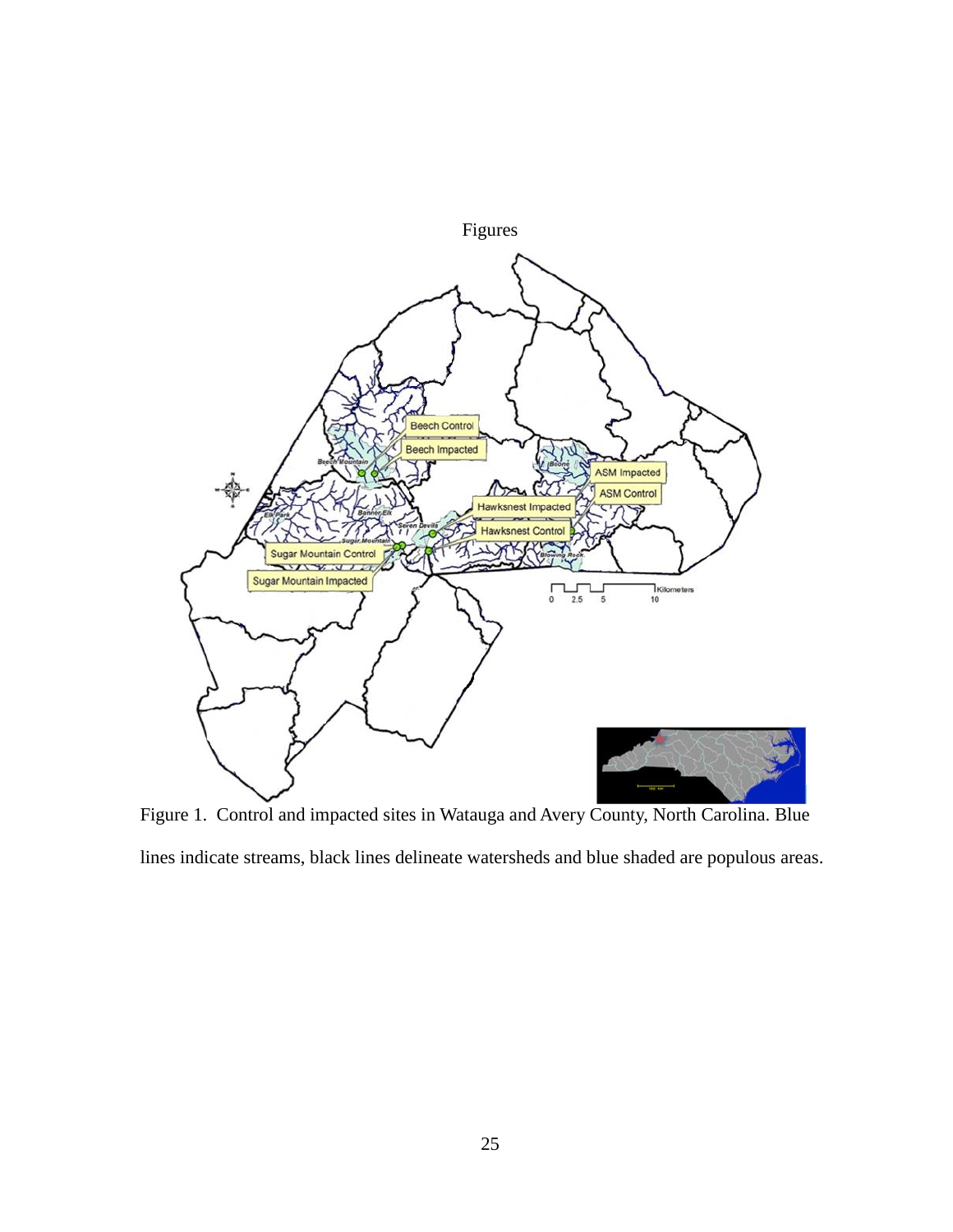| <b>Site</b>         | <b>Developed</b>            | <b>Forest</b> | <b>Open</b>    |
|---------------------|-----------------------------|---------------|----------------|
| <b>ASM Control</b>  | 18.5                        | 56.4          | 25.2           |
| <b>ASM</b> Impacted | 12.5                        | 79.9          | 7.7            |
| <b>BCH</b> Control  | 31.2                        | 68.8          | 0              |
| <b>BCH</b> Impacted | 71.5                        | 18.5          | 10.1           |
| <b>HWK Control</b>  | $\mathcal{D}_{\mathcal{L}}$ | 98            | 0              |
| <b>HWK</b> Impacted | 23.3                        | 60.3          | 16.3           |
| <b>SGR Control</b>  | 45.7                        | 52.2          | $\overline{2}$ |
| <b>SGR</b> Impacted | 19.9                        | 65.9          | 14.2           |

Table 1. Percentage of riparian land use at Appalachian Ski Mountain, Beech, Hawksnest and

Sugar resorts control and impacted streams.



Figure 2. Mean conductivity at Appalachian Ski Mountain, Beech, Hawksnest and Sugar control (white) and impacted (black) streams. Sites with different letters above the bars indicate significant differences between control and impacted streams (ANOVA,  $p > 0.05$ ).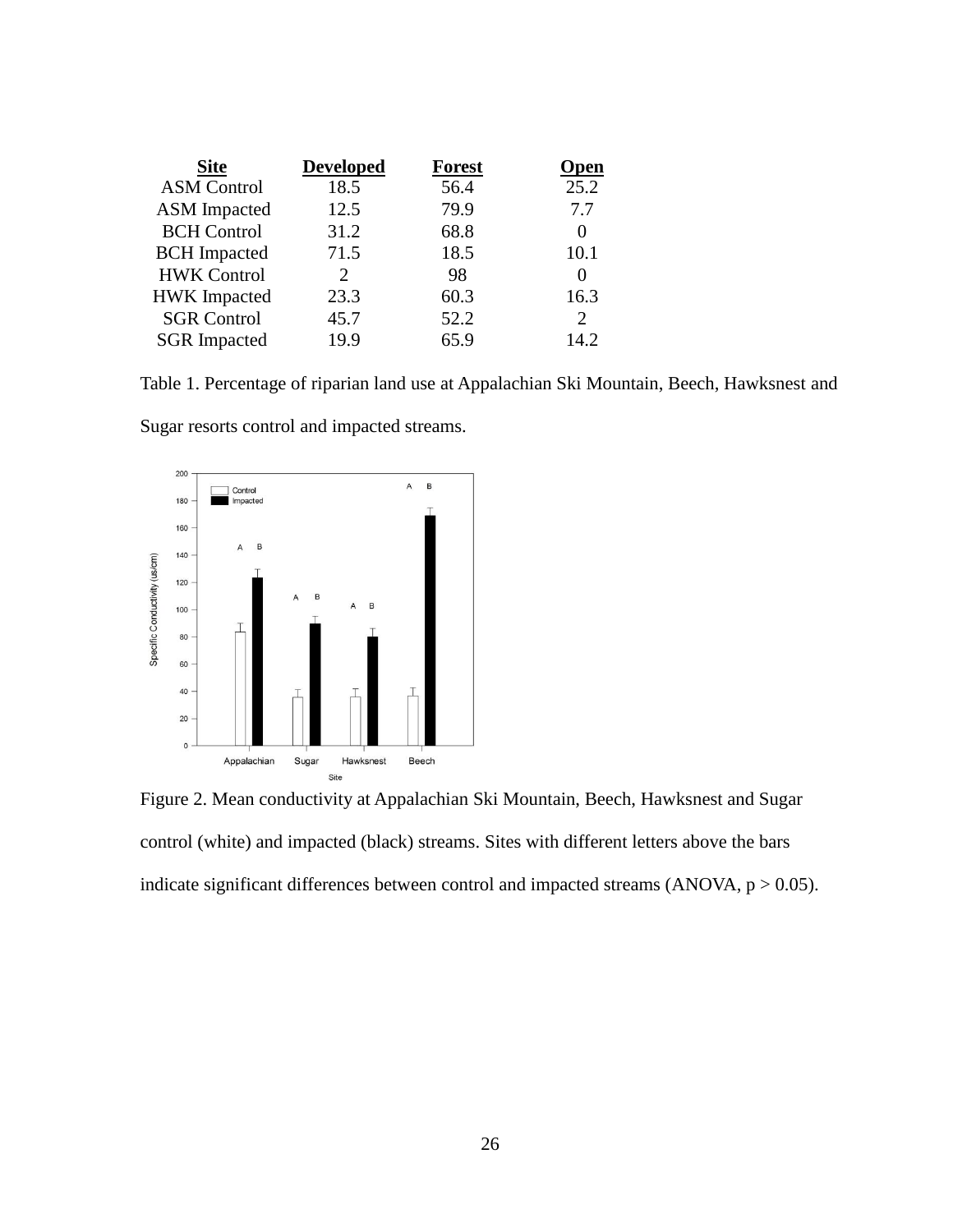|              | Temp  | pH   | D.O. % | D.O.<br>(mg/L) | <b>SC</b> | <b>RC</b> | Sal            | Flow | Depth |
|--------------|-------|------|--------|----------------|-----------|-----------|----------------|------|-------|
| Control      |       |      |        |                |           |           |                |      |       |
| App          | 12.25 | 6.82 | 83.13  | 9.04           | 78.3      | 62.15     | 0.03           | 0.4  | 0.11  |
| Beech        | 9.56  | 6.48 | 82.51  | 14.91          | 33.43     | 24.17     | 0.01           | 0.42 | 0.12  |
| Hawksnest    | 9.63  | 6.67 | 80.88  | 11.3           | 33.9      | 24.85     | $\overline{0}$ | 0.27 | 0.18  |
| Sugar        | 11.36 | 6.78 | 82.11  | 9.15           | 34.56     | 25.78     | 0.01           | 0.39 | 0.12  |
| Impacted     |       |      |        |                |           |           |                |      |       |
| App          | 11.96 | 6.77 | 77.74  | 8.91           | 118.02    | 95.32     | 0.08           | 0.27 | 0.09  |
| <b>Beech</b> | 10.47 | 7.33 | 82.56  | 9.18           | 165.43    | 119.79    | 0.08           | 0.46 | 0.15  |
| Hawksnest    | 11.37 | 7.14 | 81.26  | 9.04           | 78.61     | 60.13     | 0.01           | 0.52 | 0.16  |
| Sugar        | 11.48 | 6.84 | 84.52  | 9.31           | 88.4      | 66.61     | 0.03           | 0.35 | 0.14  |

Table 2. Site water chemistry yearly averages. Abbreviations are as follows: SC = specific conductivity and RC = relative conductivity.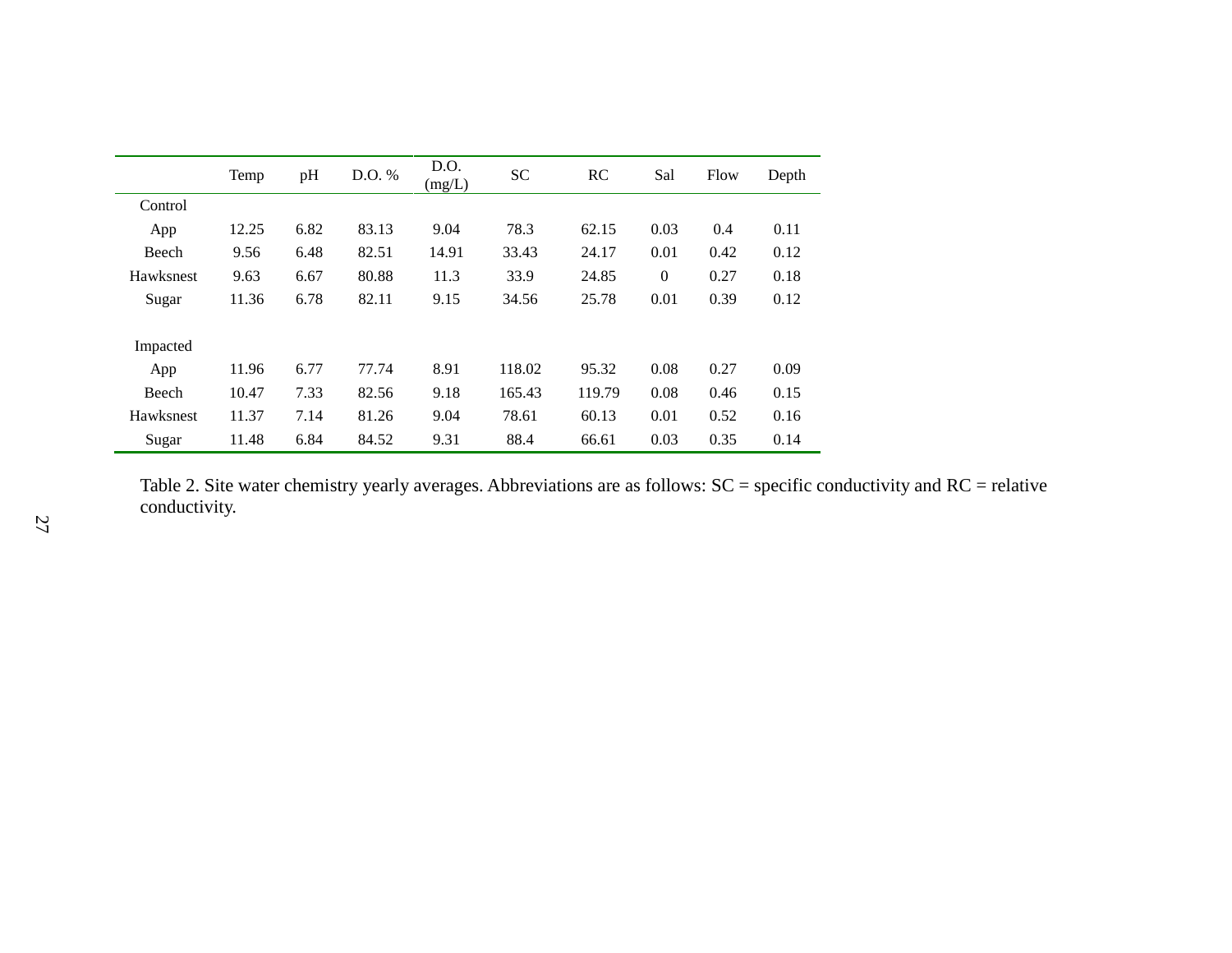

Figure 3. Fall  $NO<sub>3</sub><sup>+</sup>$  concentrations at ASM, BCH, SGR and HWK control (white) and impacted (black) streams. Sites with different letters above the bars indicate significant differences between control and impacted streams (ANOVA,  $p > 0.05$ ).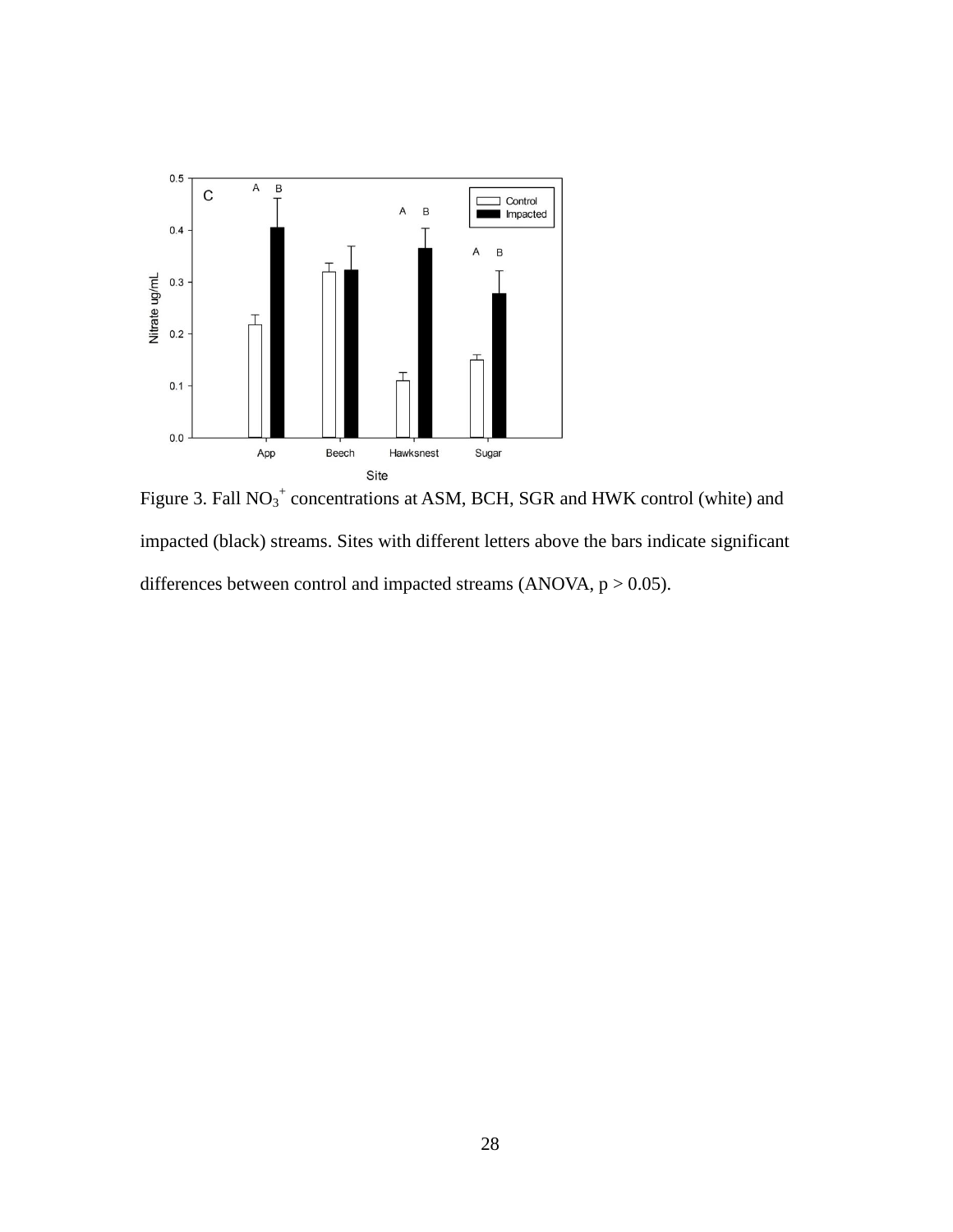

Figure 4. Benthic invertebrate diversity  $(H', A)$ , density  $(\frac{\#}{m^2}, B)$ , and richness (C) from streams at Appalachian SM, Beech, Sugar and Hawksnest. Sites with different letters above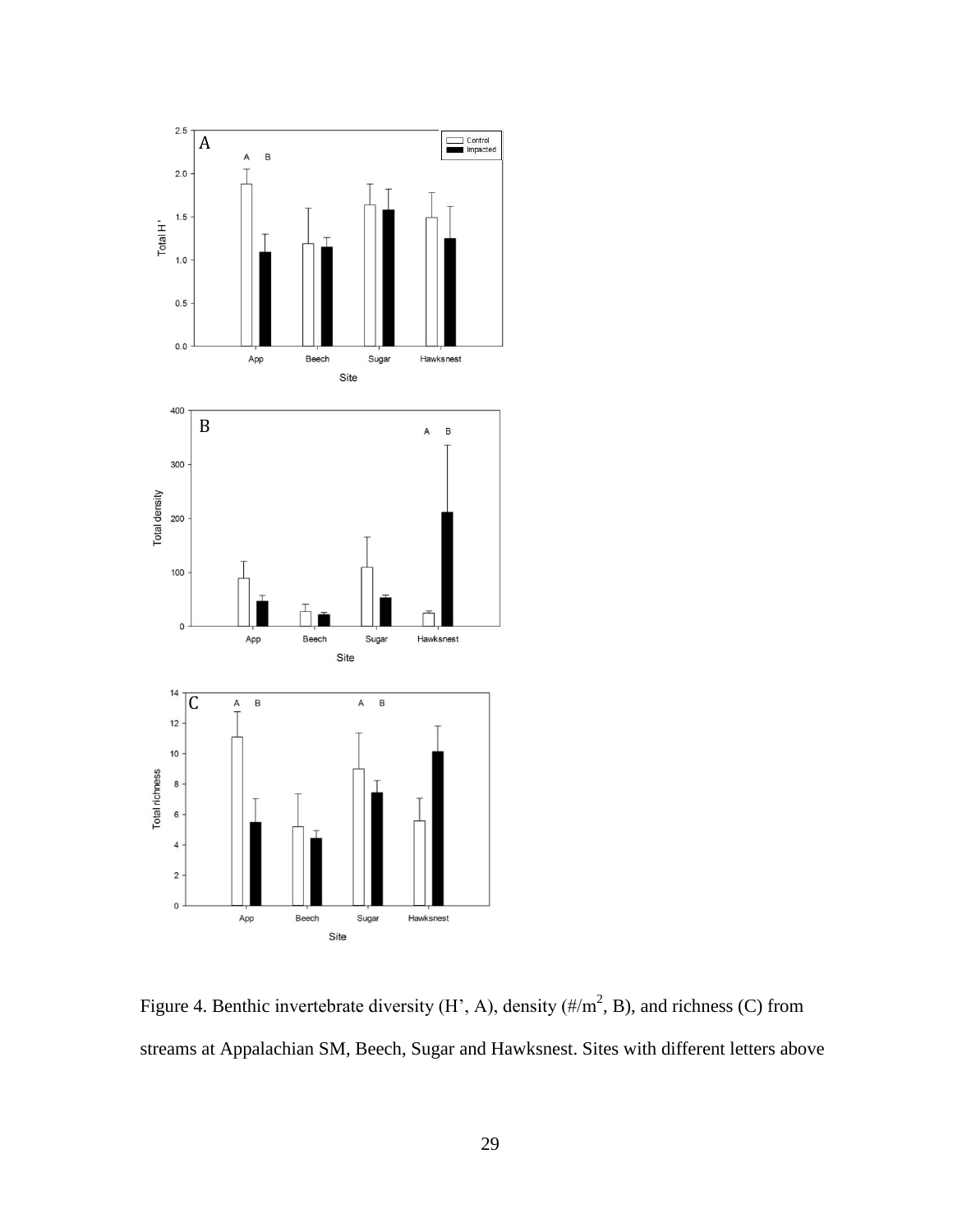the bars indicate significant differences between control and impacted streams (ANOVA,  $p$  > 0.05).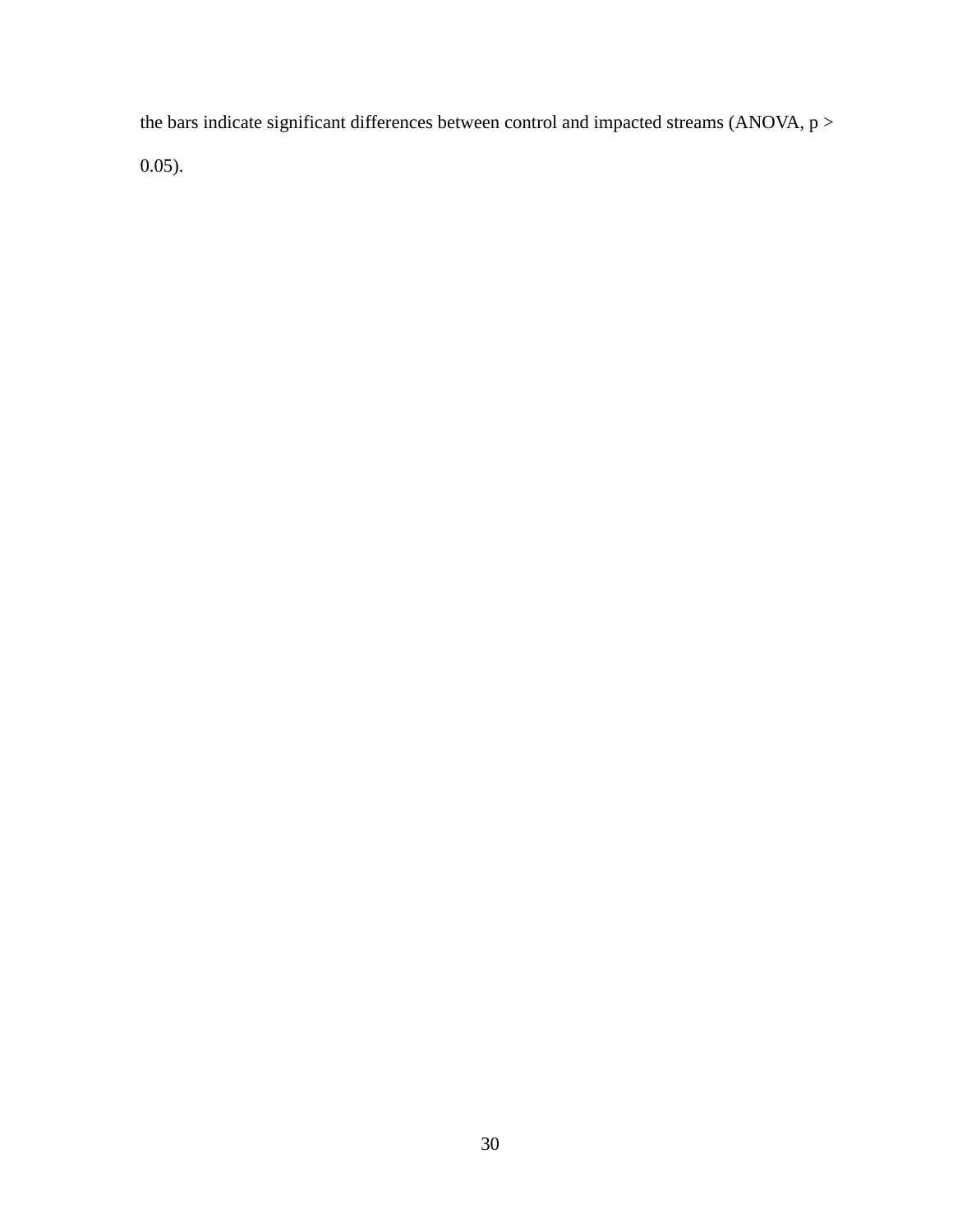

Figure 5. Mean Epheremoptera, Plecoptera and Trichoptera (EPT) diversity (H', A), density  $(\frac{\text{H/m}^2}{B})$ , and richness (C) at Appalachian SM, Beech, Sugar and Hawksnest control (white) and impacted (black) streams. Sites with different letters above the bars indicate significant differences between control and impacted streams (ANOVA,  $p > 0.05$ ).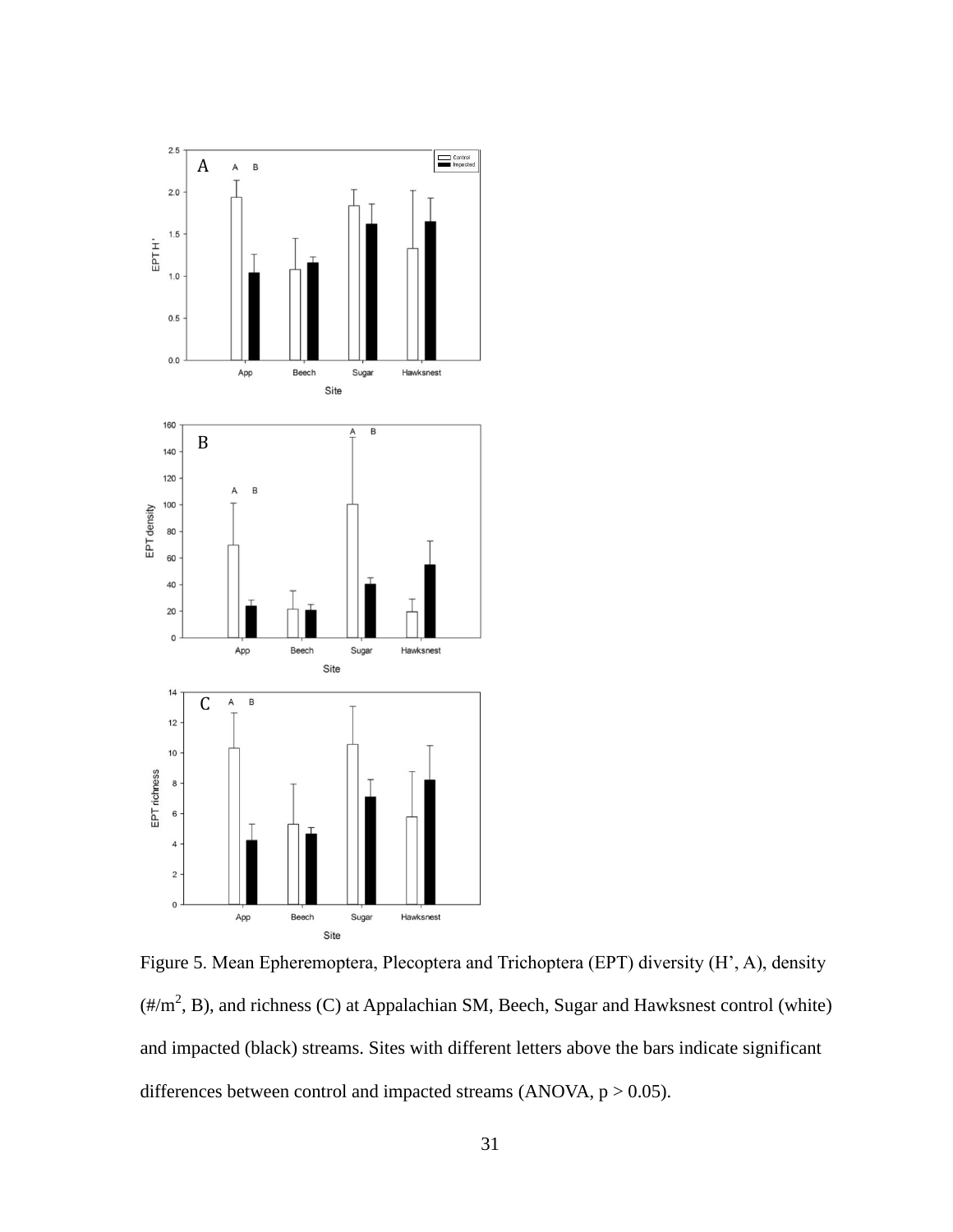| <b>Habitat Parameter</b> |          | <b>Components</b> |         |         |       |       |
|--------------------------|----------|-------------------|---------|---------|-------|-------|
|                          |          | $\mathbf 2$       | 3       | 4       | 5     | 6     |
| <b>Temperature</b>       |          |                   | 0.583   |         |       |       |
| pH                       | 0.687    |                   |         |         |       |       |
| DO(%)                    |          |                   |         |         | 0.688 |       |
| DO(mg/L)                 | $-0.615$ |                   |         |         |       |       |
| <b>SC</b>                | 0.920    |                   |         |         |       |       |
| RC                       | 0.925    |                   |         |         |       |       |
| <b>Salinity</b>          | 0.678    |                   |         |         |       |       |
| <b>Current</b>           |          | 0.67              |         |         |       |       |
| Depth                    |          |                   | $-.524$ |         |       |       |
| meansub                  |          |                   | 0.674   | $-.566$ |       |       |
| %Sand                    |          | $-.508$           |         |         | 0.518 |       |
| %Bedrock                 |          |                   | 0.633   |         |       | 0.682 |
| %Silt                    |          |                   |         |         |       |       |
| %Organic                 |          |                   |         | 0.577   | .504  |       |
| %Clay                    |          |                   |         | 0.596   |       |       |
| %Wood                    |          | 0.712             | $-.510$ |         |       |       |
| <b>Eigenvalue</b>        | 3.68     | 2.36              | 2.27    | 1.86    | 1.61  | 1.12  |
| % Variance               | 23.0     | 14.8              | 14.2    | 11.6    | 10.1  | 7.0   |
| <b>Cumulative</b>        |          |                   |         |         |       |       |
| <b>Variance</b>          | 23.0     | 37.8              | 52.0    | 63.6    | 73.7  | 80.7  |

Table 3. Factor loading scores, total and cumulative percent variance explained by Principle

Components with Eigenvalues >1.0, and contribution of habitat parameters to PCs. Habitat parameter abbreviations are as follows: DO  $%$  = % DO saturation, SC = specific conductivity, (corrected to 25**°**C), RC = relative conductivity, meansub = mean size of measured substrate particles.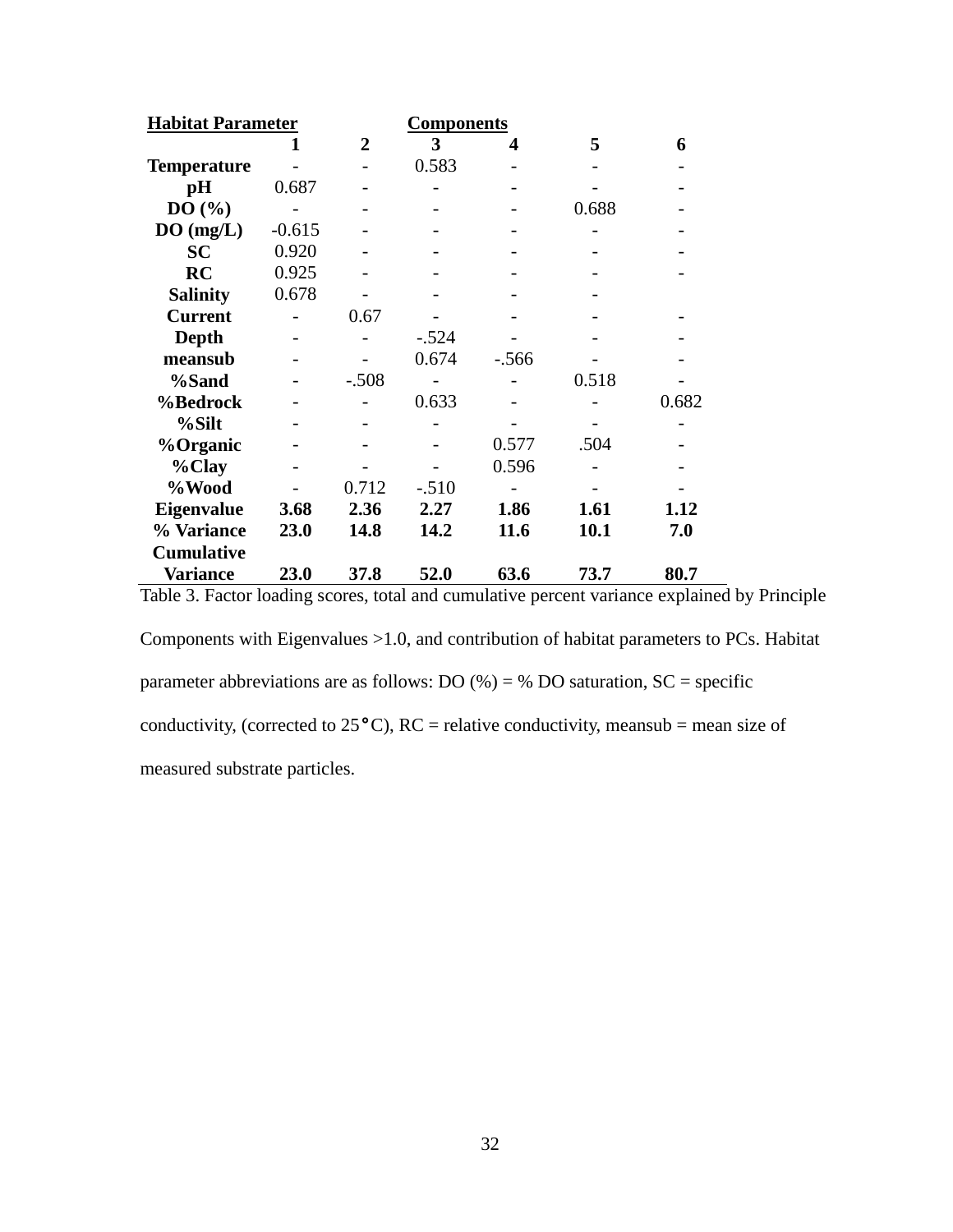

Figure 6. Association between percent riparian developed landuse and specific conductivity at invertebrate and water chemistry sampling sites  $(r_s = 0.55, p = 0.015)$ .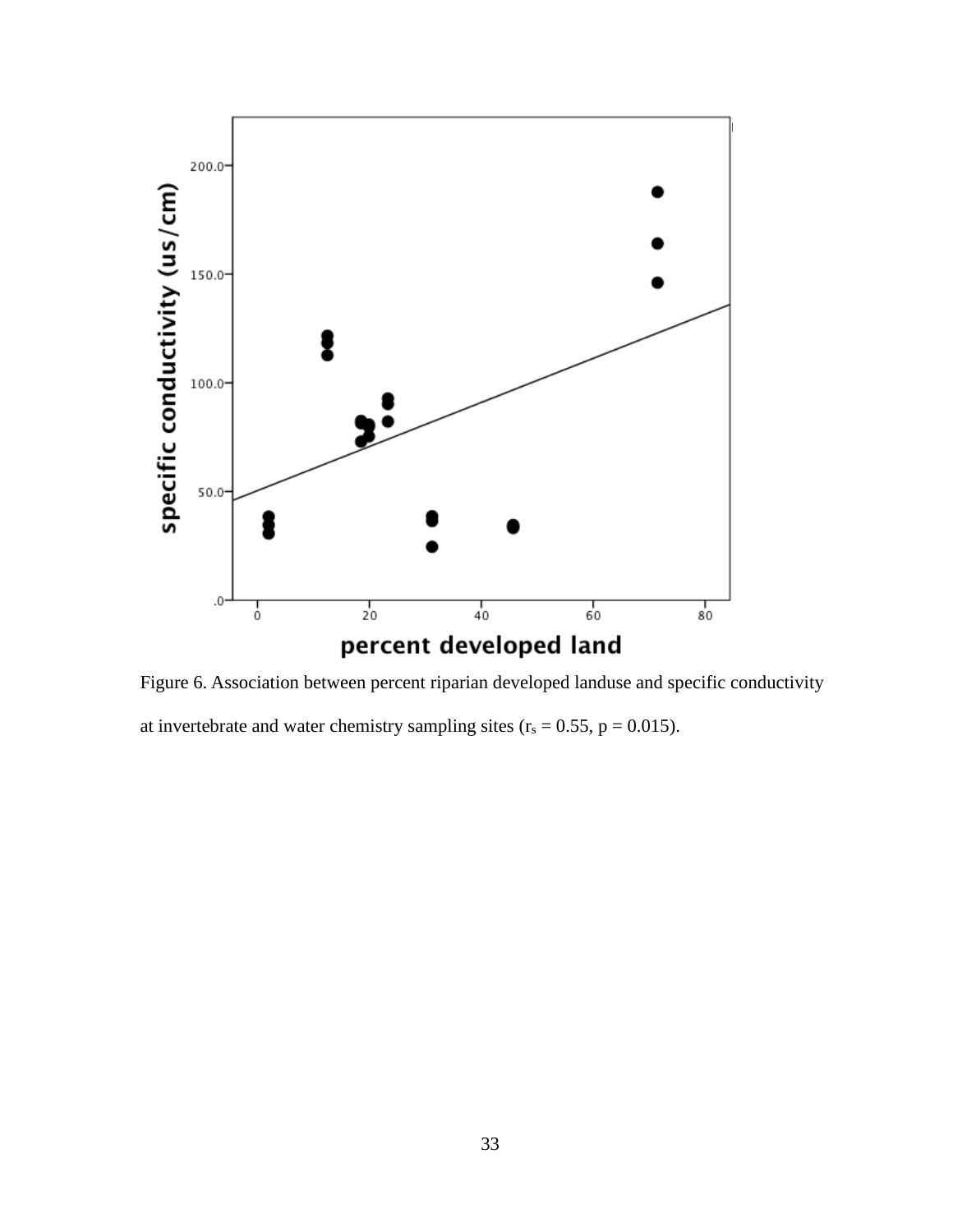

Figure 7. PC<sub>3</sub> (temperature, percent bedrock substrate and mean particle size) positively correlated with open land use in a 100 m riparian zone around sampling sites ( $r_s = 0.44$ ,  $p =$ 0.30).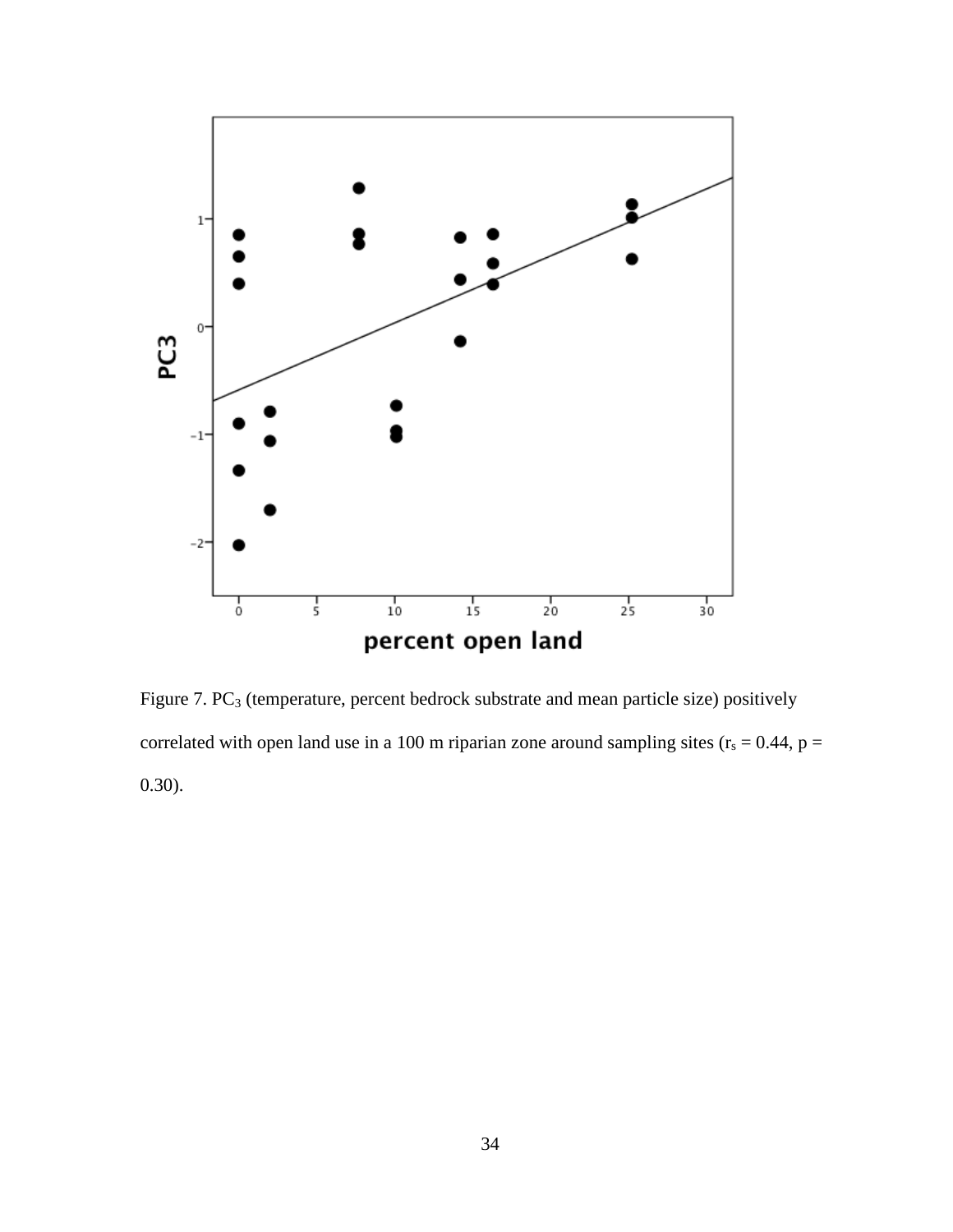

Figure 8. Total richness positively correlated with open land use in a 100 m riparian zone around sampling sites  $(r_s = 0.56, p = 0.004)$ .